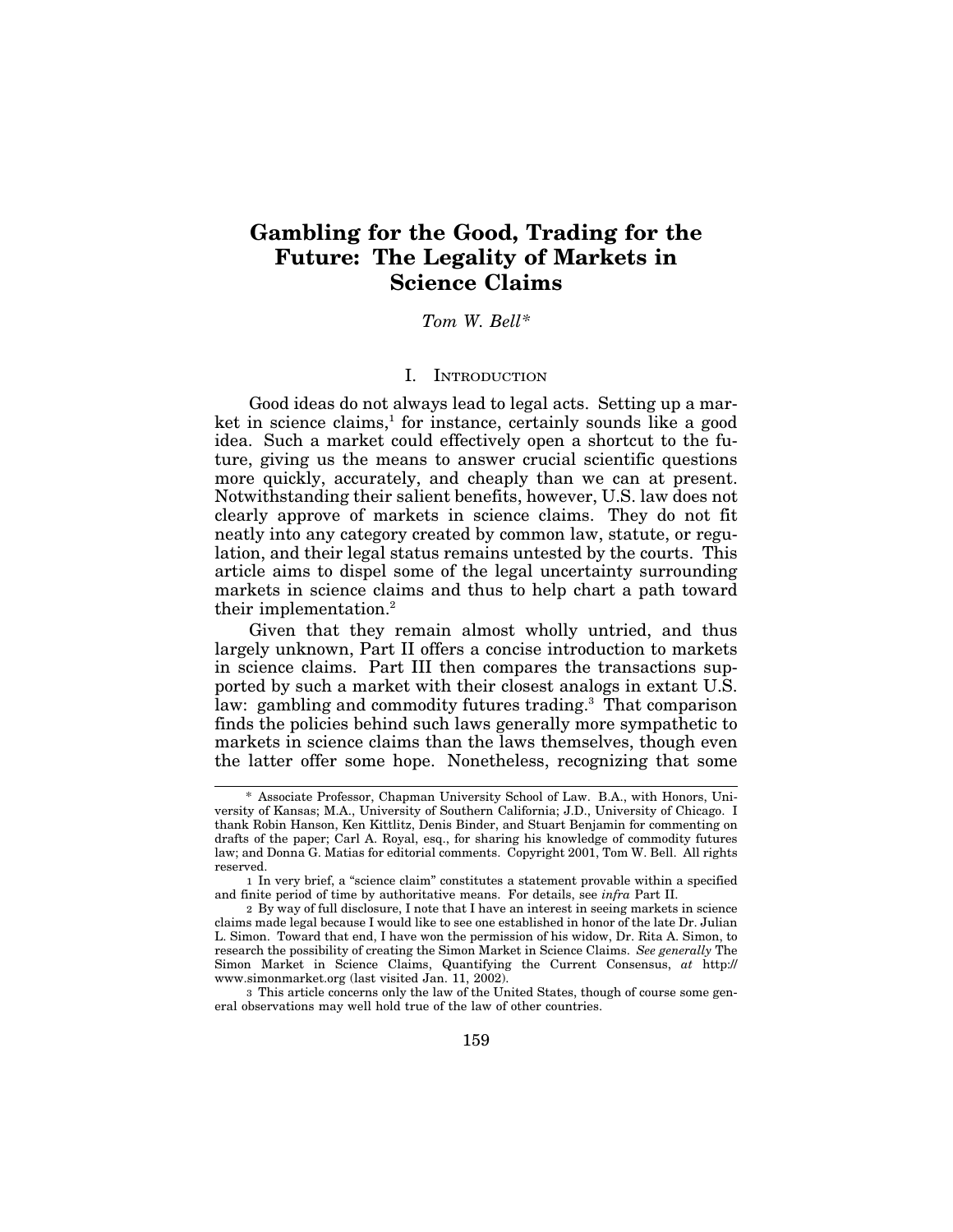people refuse to let bad laws stand in the way of good acts, Part IV considers a few alternative strategies for implementing fully functional, if somewhat less than fully public or legal, markets in science claims.

#### II. THE WHY AND WHAT OF MARKETS IN SCIENCE CLAIMS

Scientific progress has given us increasingly healthy, wealthy, and well-informed lives.<sup>4</sup> A chorus of critics, however, warns that our modern lifestyles threaten to repay us with nightmares such as rising sea levels, genetically engineered monsters, and nano-terrorism.5 Doomsayers often err on the dramatic side, of course. Paul Ehrlich once predicted, for instance, that the human race would run out of food by the year 1977.<sup>6</sup> But the press loves a good horror story, legislators cannot ignore public fears, and none of us can risk misjudging a potential disaster. How, then, can we accurately resolve public policy questions that turn on disputed scientific claims?

Current means of publicly debating science questions do not work very well. The mass media too often dish up sensationalized and overly simplified reports. Official investigations move slowly, rely on "official" opinions, and favor mushy committee-speak over hard truths. Studies produced by think tanks and policy institutes raise questions of bias.<sup>7</sup> Clearly, we need a better mechanism for resolving scientific disputes.

A better mechanism would ideally give honest, accurate, and timely answers to complex scientific questions. It would generate a precise numerical measurement of the current expert consensus about any given issue. Far from elitist, it would reward innovative and accurate predictions from any and all sources. Such an epistemic mechanism would look still better if it stimulated public interest in scientific and technological issues, generated its own funding, and lay ready at hand. Markets in science claims, a type of "idea futures" market, offer just such a means of tackling difficult and important questions.<sup>8</sup>

<sup>4</sup> In the interest of brevity, "science" herein covers both the theoretical and applied or what might be called "technological"—aspects of science.

<sup>5</sup> *See, e.g.*, Bill Joy*, Why the Future Doesn't Need Us*, WIRED, Apr. 2000, *available at* http://www.wired.com/wired/archive/8.04/joy.html.

<sup>6</sup> *See* PAUL R. EHRLICH, THE POPULATION BOMB 36-40 (1968).

<sup>7</sup> Such questions arise because think tanks and policy institutes typically rely on continuing contributions from their supporters, most of whom expect such organizations to favor particular points of view.

<sup>8</sup> Robin Hanson apparently coined the term "idea futures" and has written several groundbreaking papers on markets in such instruments. *See*, *e*.*g*., Robin Hanson, *Could Gambling Save Science? Encouraging an Honest Consensus*, SOC. EPISTEMOLOGY, Jan. 1995, at 3, *available at* http://hanson.gmu.edu/gamble.html [hereinafter Hanson, *Could Gambling Save Science?*]; Robin D. Hanson, *Decision Markets*, IEEE INTELLIGENT SYSTEMS, May/June 1999, at 16, *available at* http://hanson.gmu.edu/decisionmarkets.pdf [hereinafter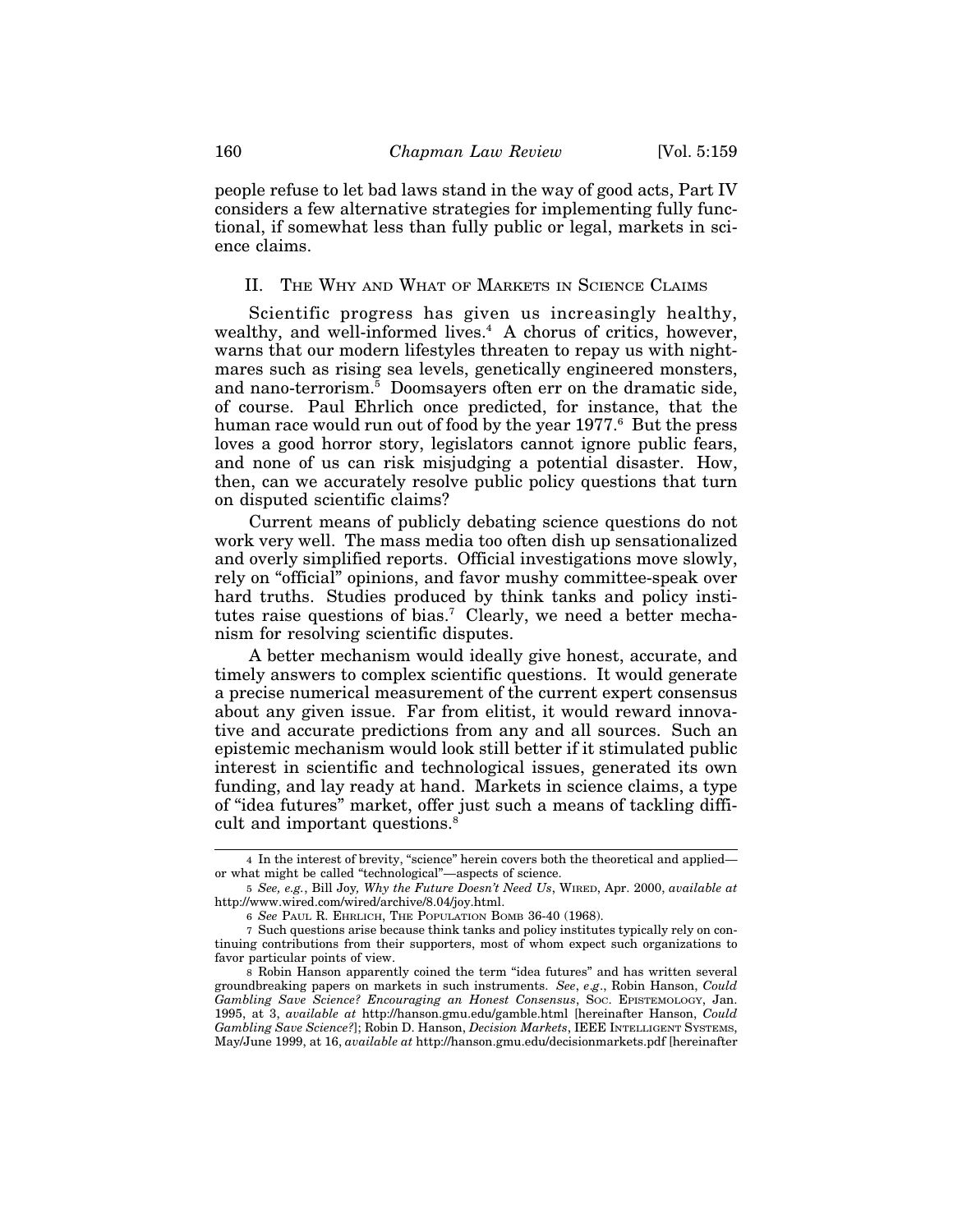I will here briefly outline the features of such a market in science claims by way of a simple example, drawing heavily on the work of Professor Robin Hanson.<sup>9</sup> Although drawing analogies to gambling and futures trading helps to explain how such markets function, careful readers should resist letting those pedagogical tools unduly sway them. As argued in Part III, the type of market in science claims described here differs in some important respects—important *legal* respects—from gambling or futures trading. It also bears keeping in mind that the following example keeps details fairly thin and prices unrealistically low in the interest of simplicity.

Suppose that you have a theory, highly unorthodox but well reasoned and consistent with the available evidence, about the correlation between heat waves and earthquakes.<sup>10</sup> Not having an advanced degree in geophysics or a reputation in the field, you find it hard for anyone to take your theory seriously. To demonstrate your confidence—and perhaps turn a profit in the process you turn to a market in science claims.

First, you carefully word your claim to say, in essence, that within twenty years the professional geophysical community will have embraced your theory. You call your claim "HeatQuake" and name an impartial, authoritative third party to judge the claim on its own terms five years hence. Next, you have the science market's bank print a matched pair of coupons, one marked "Heat-Quake true =  $$1$ ," the other, "HeatQuake false =  $$1$ ." As those labels indicate, the holder of the first coupon can redeem it at the issuing bank for \$1 if and when the HeatQuake claim proves true, whereas the holder of the second can do likewise should Heat-Quake prove false. The bank sells you the pair of coupons for \$1,

Hanson, *Decision Markets*]; Robin Hanson, *Idea Futures: Encouraging an Honest Consensus*, EXTROPY, Winter 1991-92, at 7, *available at* http://hanson.gmu.edu/ifextropy.html [hereinafter Hanson, *Encouraging an Honest Consensus*]; Robin Hanson, *Idea Futures: How Making Wagers on the Future Can Make It Happen Faster*, WIRED, Sept. 1995, at 125, *available at* http://hanson.gmu.edu/ifwired.html; Robin Hanson, Shall We Vote on Values, But Bet on Beliefs? (2000) (unpublished working paper, George Mason University, Department of Economics), *available at* http://hanson.gmu.edu/futurachy.pdf [hereinafter Hanson, Vote on Values].

I use "markets in science claims" herein because I intend to discuss a market hosting only those sorts of claims that will give it the best case for legality, whereas Hanson describes "idea futures markets" largely in functional terms, without barring them from hosting claims more likely to fall within the scope of gambling or commodity futures trading laws.

<sup>9</sup> For Hanson's website devoted to such markets, see Robin Hanson, Idea Futures, *at* http://hanson.gmu.edu/ideafutures.html (last visited Jan. 5, 2002), and Robin Hanson, Idea Futures Publications, *at* http://hanson.gmu.edu/ifpubs.html#Hanson (last visited Jan. 5, 2002), for a collection of related writings.

<sup>10</sup> The example comes from Guo Ziqi et al., Spatial Detect Technology Applied on Earthquake's Impending Forecast (Nov. 5-9, 2001) (paper presented at the 22d Asian Conference on Remote Sensing), *available at* http://www.crisp.nus.edu.sg/~acrs2001/pdf/ 192Guo.pdf.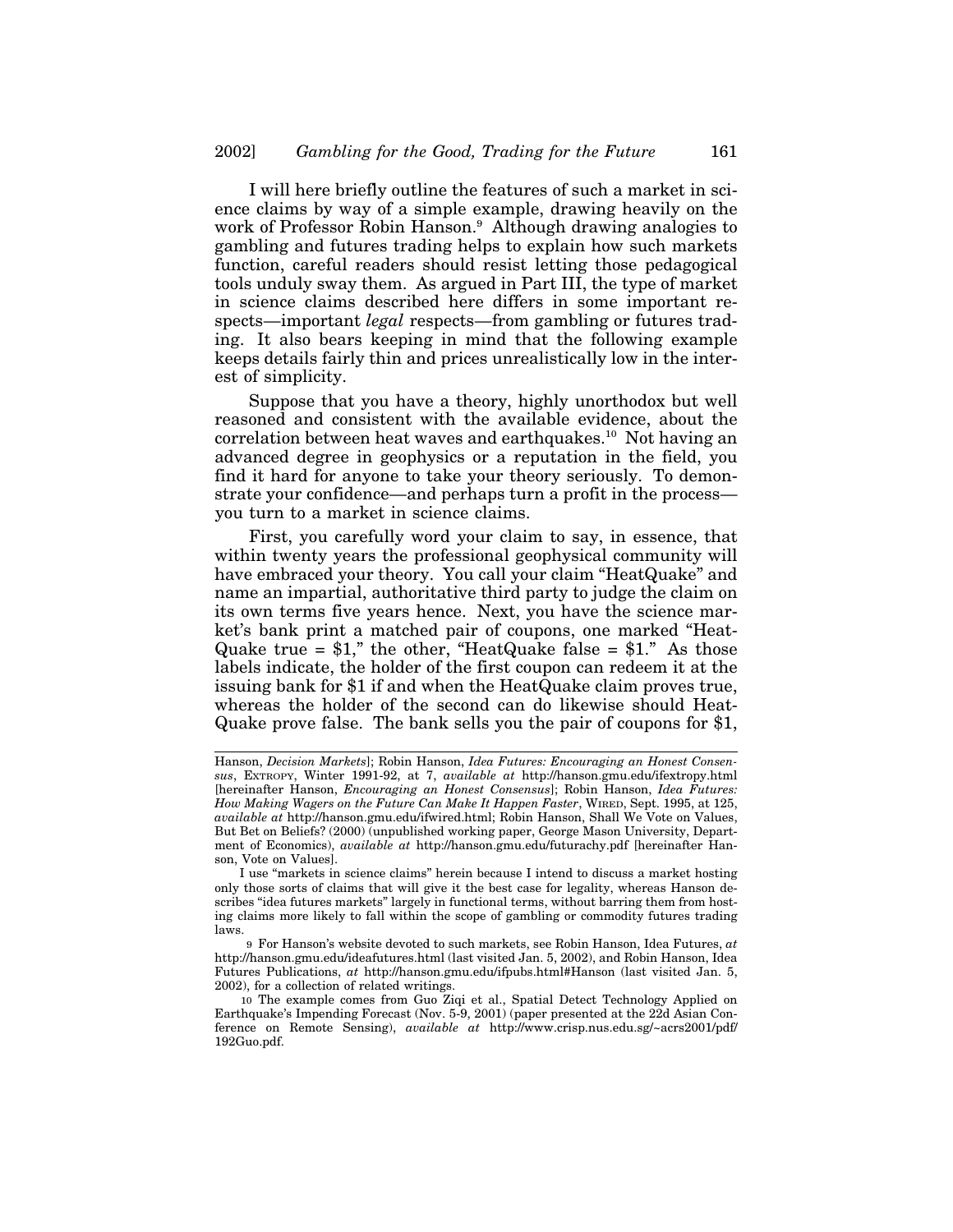calculating that because the claim cannot turn out to be both true *and* false, it will only have to pay off one of the two coupons.

Finally, you launch trading on the HeatQuake claim by offering to sell the "HeatQuake false" claim on the science market for \$.75. You keep the "HeatQuake true" coupon, looking forward to redeeming it later. In contrast, a professional geophysicist who hears about your offer, and thinks your theory ridiculous, snaps up the "HeatQuake false" coupon with the thought that she will redeem it and make an easy \$.25 on the deal. At that point, your HeatQuake (true) claim trades at \$.25 per coupon, showing that those playing the market regard your theory as twenty-five percent plausible.

That price-per-coupon does not yet mean much, of course, because only one coupon has swapped hands. But soon other professional geophysicists want to get in on what they regard as a sure deal. So you return to the bank, buy more coupon pairs, and sell "HeatQuake false" coupons to those skeptics as well. Their demand convinces you to raise the price of "HeatQuake false" to \$.84 per coupon, and then to \$.96 per coupon. In fact, demand grows so great that you can no longer afford to buy new coupon pairs from the bank. Fortunately, speculators, intrigued both by the extreme odds and by a paper about your theory that you have published on your webpage, join your side of the betting, increasing the market's capitalization and pushing HeatQuake's price up from its \$.04 per coupon low to  $\overline{\$}$ .12 per coupon. At that point trading slows, your critics having spent as much as they dare and the speculators on your side unwilling to risk more money on behalf of your theory.

A few months later, however, a Taiwanese researcher publishes a study showing a statistically significant correlation between heat waves and earthquakes. Some of your former adversaries become anxious upon hearing the news and offer to sell their "HeatQuake false" claims at a slight loss. That moves HeatQuake's price to \$.19 per coupon, thus reflecting a new assessment of your theory. More favorable research issues and the price moves again, and so on and so forth, HeatQuake's value at any given time quantifying the consensus of all who back up their opinions with money.

This example skimps on many interesting details, as noted above, and a few very important ones. Readers should refer to Hanson's writing for both more complete descriptions of "idea futures" markets, of which markets in science claims constitute a type, and for point-counterpoint treatment of many possible objections. Hanson's work also describes the many advantages to such markets: they quantify the current consensus about complicated issues quickly, cheaply, and accurately; they reward valuable in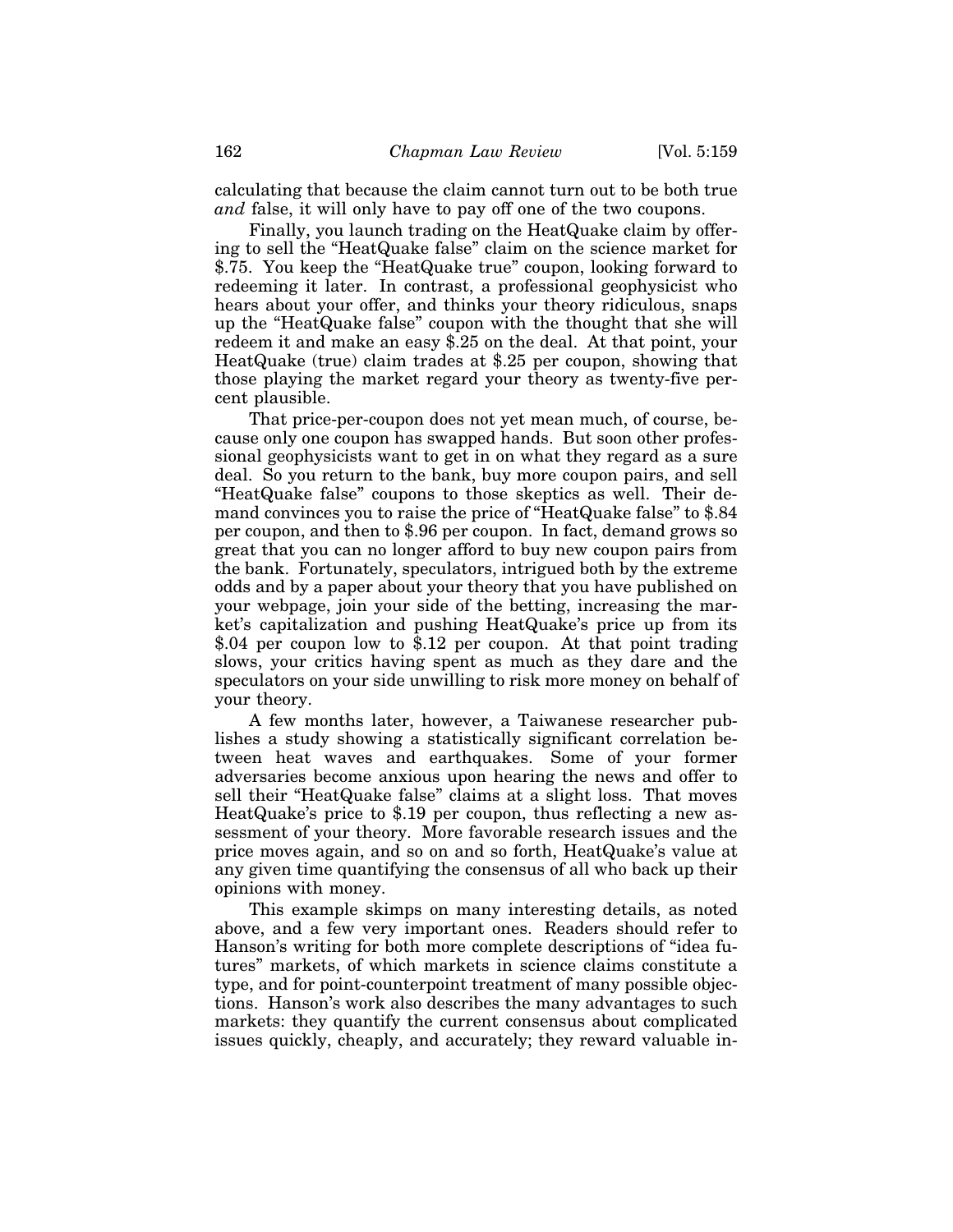formation no matter where it comes from; they force wildly inaccurate or under-informed pundits to "put up or shut up"; they generate public interest in current scientific disputes; they allow parties affected by the topics covered in science claims to hedge against risk; they require no taxes but instead can fund themselves; and, as the following examples show, they could start operating tomorrow.11

Although no fully functioning market in science claims currently exists, various play-money versions and real-money analogs offer illuminating examples. The Foresight Exchange, $^{12}$  a play-money market designed to test Hanson's theories, has been operating on the World Wide Web since 1994.13 It includes hard science claims (such as CFsn, which predicts the success of cold fusion), $^{14}$  humane science claims (such as F-Pres, which predicts the United States will have a female president before  $2014$ ,<sup>15</sup> and fun claims (such as King, which predicts that Prince Charles will be crowned the King of England).<sup>16</sup> A handful of other web-based markets, because they function more like popularity contests than measures of objective criteria, prove somewhat less instructive. These markets include the Hollywood Stock Exchange, on which players use "Hollywood Dollars" to trade "shares" of actors, movies, and music artists;17 PolitiStock, on which players use "PolitiS-

15 Foresight Exchange Prediction Market, Claim F\_Pres - Female President Before 2014, *at* http://www.ideosphere.com/fx-bin/Claim?claim=F\_Pres (last visited Apr. 1, 2002). As of April 1, 2002, F\_Pres traded at forty-one units. *Id*.

<sup>11</sup> *See supra* note 8.

<sup>12</sup> Foresight Exchange Prediction Market, *at* http://www.ideosphere.com/fx/main.html (last visited Jan. 26, 2002). For a one-time alternative to the Foresight Exchange that has recently stopped active operation, see The U.S. Idea Futures Exchange, *at* http:// www.usifex.com (last visited Jan. 26, 2002).

<sup>13</sup> Robin Hanson et al., *The Story of the Idea Futures Web Site*, *at* http://hanson.gmu.edu/if-prix.html (last visited Jan. 26, 2002).

<sup>14</sup> Foresight Exchange Prediction Market, Claim CFsn - Cold Fusion, *at* http:// www.ideosphere.com/fx-bin/Claim?claim=CFsn (last visited Apr. 1, 2002). As of April 1, 2002, CFsn traded at twelve units, indicating a current consensus that the claim has a twelve percent likelihood of proving true. *Id*.

<sup>16</sup> Foresight Exchange Prediction Market, Claim King - Prince Charles Remains Heir, *at* http://www.ideosphere.com/fx-bin/Claim?claim=King (last visited Apr. 1, 2002). As of April 1, 2002, King traded at eighty-three units. *Id*.

<sup>17</sup> Hollywood Stock Exchange, *at* http://www.hsx.com/ (last visited Jan. 6, 2002). It bears noting, however, that the value of some items traded on the Hollywood Stock Exchange (such as MovieStocks) relates directly to an objective measure (such as box-office receipts). *See* Hollywood Stock Exchange, Glossary, *at* http://www.hsx.com/help/glossary/ (last visited Mar. 26, 2002); *see also* Laura Pedersen-Pietersen, *The Hollywood Stock Market: You Can't Lose*, J. REC. (Okla. City, Okla.), Jan. 13, 1998, *available at* 1998 WL 11956867 ("HSX is designing a system in which its traders can invest real money in film projects. Keiser [one of HSX's creators] said the idea, which is geared to cash-hungry independent film producers rather than big studios, will soon be before the SEC for approval.").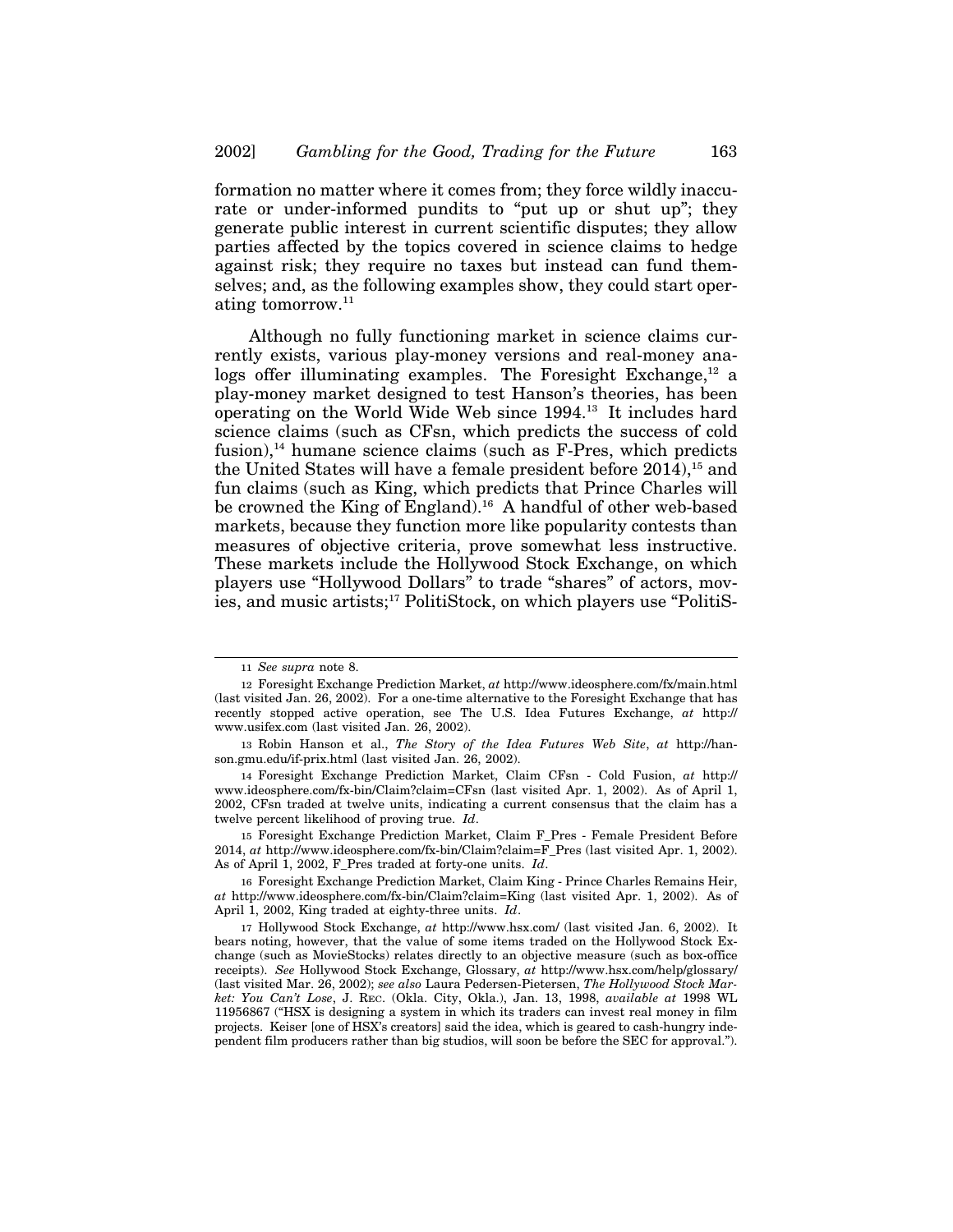tock soft*Money*" to do much the same with politicians;<sup>18</sup> and Wall Street Sports, which targets athletes for similar treatment.<sup>19</sup>

Thanks to the proverbial distinction between talking and walking, no market limited to mere play-money can fully duplicate the incentives generated by a market using real money. The Iowa Electronic Markets (IEM) offers the best example of the latter.<sup>20</sup> The IEM offers a real-money on-line futures market where real-world events, most notably the outcomes of political elections, determine contract payoffs.<sup>21</sup> Even though the IEM limits accounts to five hundred dollars, $22$  it has proven more accurate, on average, than polls in predicting election results.<sup>23</sup>

Unfortunately, for all its help as an example of what a market in science claims might accomplish, the IEM offers little help in clarifying the law generally applicable to real-money idea futures markets. As discussed below, IEM operates by the grace of a special "no action" letter issued by the Commodities Futures Trading Commission (CFTC), which states "that as long as the IEM conforms to certain guidelines, the CFTC will take no action against it."24 Even if it wanted similar treatment, a market in science claims could not count on getting it.25 Absent that one lucid statement by the CFTC, however, and as Part III reveals next, U.S. law does not speak clearly for or against markets in science claims.

## III. THE UNCERTAIN LEGAL STATUS OF MARKETS IN SCIENCE CLAIMS

With regard to each area of law discussed in this Part, theory proves more forgiving than practice. The policy goals that justify banning all but a few carefully circumscribed forms of gambling and commodity futures trading do not convincingly justify placing identical constraints on a market in science claims. But the laws

<sup>18</sup> *See* PolitiStock, The Political Stock Exchange, *at* http://www.politistock.com/ (last visited Jan. 26, 2002); *see also* PolitiStock, PolitiStock FAQ, What is soft*Money*?, *at* http:// www.politistock.com/about/faq.shtml#whatissoftmoney (last visited Mar. 26, 2002).

<sup>19</sup> *See* Wall Street Sports, *at* http://www.wallstreetsports.com/ (last visited Jan. 26, 2002).

<sup>20</sup> *See* IEM, Iowa Electronic Markets, *at* http://www.biz.uiowa.edu/iem/ (last visited Jan. 26, 2002).

<sup>21</sup> *See* IEM, Iowa Electronic Markets, Frequently Asked Questions, *at* http:// www.biz.uiowa.edu/iem/faq.html (last visited Jan. 7, 2002).

<sup>22</sup> *See* IEM, Iowa Electronic Markets, IEM Basics, Applying for an Account, *at* http:// www.biz.uiowa.edu/iem/trmanual/IEMManual\_1.html (last visited Jan. 26, 2002) [hereinafter IEM, Applying for an Account].

<sup>23</sup> *See* IEM, Iowa Electronic Markets, Previous Market Performance (Graphs), IEM Accuracy Compared to Polls, *at* http://www.biz.uiowa.edu/iem/media/previous.html (last visited Jan. 26, 2002).

<sup>24</sup> IEM, Iowa Electronic Markets, Frequently Asked Questions, Is It Legal?*, at* http:// www.biz.uiowa.edu/iem/faq.html (last visited Jan. 26, 2002) [hereinafter IEM, *Is It Legal?*]. 25 *See* discussion *infra* Part III.B.2.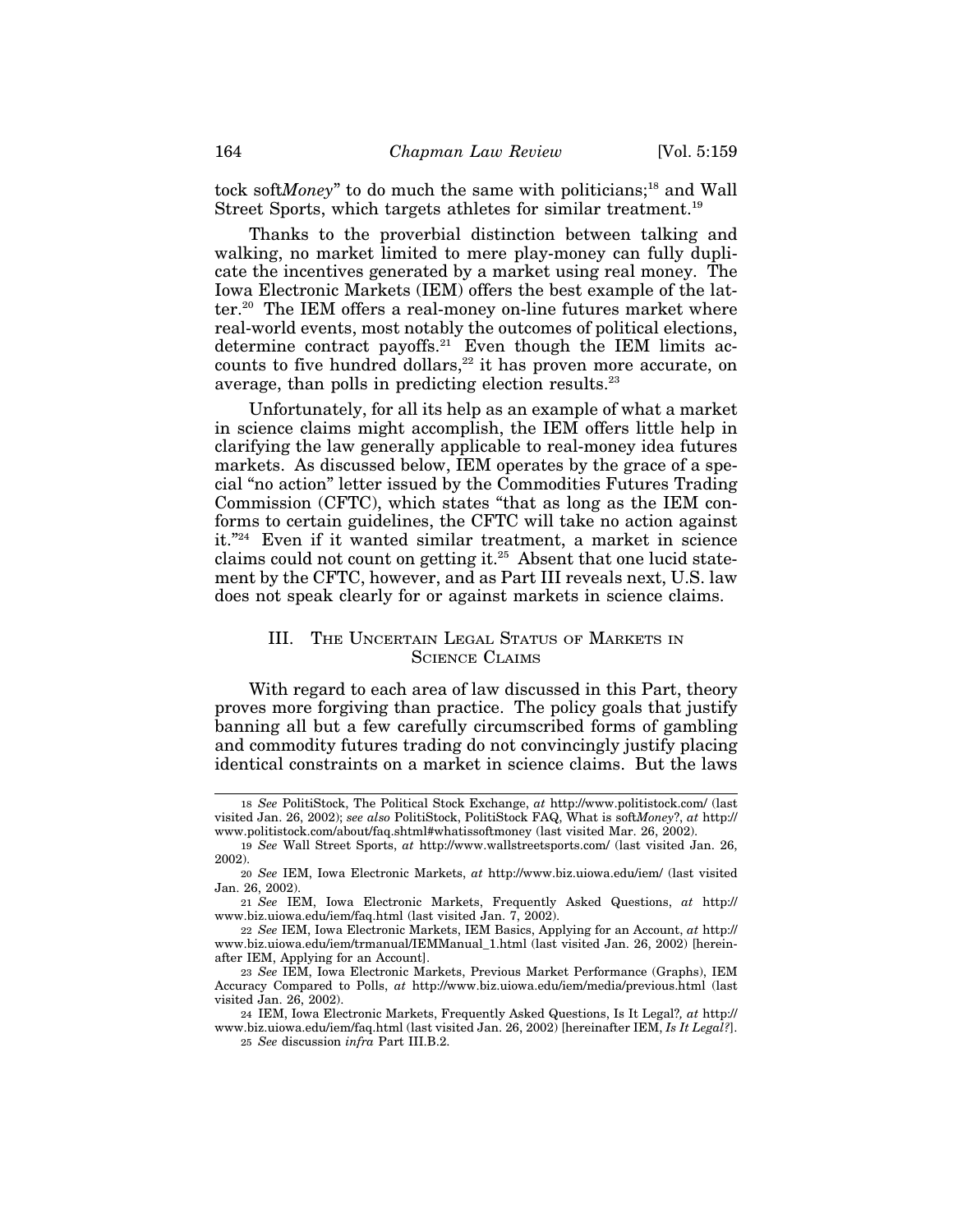passed to enforce those policy goals, evidently not having been written with a science claim market in mind, risk crushing it.

# A. Science Claims as Gambling

Although a market in science claims would come close to qualifying as a gaming service, it would arguably differ from traditional types of gambling on both legal and policy grounds. The legal question presents the closest shave because answering it requires a somewhat metaphysical—and therefore uncertain—inquiry into whether chance predominates over skill in predicting the outcome of scientific disputes. The policy question proves less problematic, since none of the reasons for outlawing or heavily regulating gaming appear to apply to markets in science claims. This section discusses each question in turn.

#### 1. Gaming Law

Although gaming remains largely the province of state law,<sup>26</sup> which varies from state to state, the common law generally requires proof of three elements to establish the existence of a gambling transaction: prize, chance, and consideration.<sup>27</sup> The first and third elements would indisputably apply to a fully functioning

<sup>26</sup> Although several federal statutes apply to gambling, they typically rely on state law for substantive definitions. *See, e.g*., 18 U.S.C. § 1955(b)(1)(i) (2000) (defining "illegal gambling business" as one in "violation of the law of a State or political subdivision in which it is conducted"); *see also* Racketeer Influenced and Corrupt Organizations Act (RICO), *id*. § 1961(6) (defining "unlawful debt" in part by reference to state gambling laws); Indian Gaming Regulatory Act, 25 U.S.C. § 2703(7)(A)(ii) (1995) (defining "class II gaming" in terms of state law). Other federal statutes assess criminality based on state gambling laws. *See, e.g*., Transportation of Gambling Devices Act, 15 U.S.C. § 1172(a) (1997) (exempting from illegality transport of gambling devices to any state or state subdivision that has legalized the gambling device in question); Interstate Horseracing Act of 1978, *id*. § 3002(3) (defining "interstate off-track wager" in terms of state law); Wire Transfer Act, 18 U.S.C. § 1084(a) (making illegal under federal law the use of interstate telecommunications facilities for placing wagers illegal in either the sender or recipient's state); Charity Games Advertising Clarification Act of 1988, *id*. § 1301 (excusing from illegality interstate transport of lottery tickets permitted by authorities of affected states); Racketeering Act, *id*. § 1953(b) (excusing from illegality interstate transport of wagering paraphernalia if legal under state law).

<sup>27</sup> Ronald J. Rychlak, *The Introduction of Casino Gambling: Public Policy and the Law*, 64 MISS. L.J. 291, 294 (1995); Roland J. Santoni, *An Introduction to Nebraska Gaming Law*, 29 CREIGHTON L. REV. 1123, 1129 (1996); *see also* State v. One Hundred & Fifty-Eight Gaming Devices, 499 A.2d 940, 951 (Md. 1985) (describing three elements of gambling as "consideration, chance and reward"); State v. One 'Jack and Jill' Pinball Machine, 224 S.W.2d 854, 860 (Mo. Ct. App. 1949) ("(1) consideration or risk, (2) chance and (3) reward or prize"); Commonwealth v. Two Electronic Poker Game Machines, 465 A.2d 973, 977 (Pa. 1983) ("consideration, a result determined by chance rather than skill, and a reward").

States also criminalize or regulate by statute a wide variety of games of chance. *See*, *e*.*g*., CAL. PENAL CODE § 330b (West 2001) (outlawing slot machines). They do not, however, frown on games of skill as a general matter. *See*, *e*.*g*., *id.* § 330b(4) (exempting "predominately games of skill" from scope of statute). No state appears to have specifically targeted idea futures markets for the same treatment they have given, say, poker.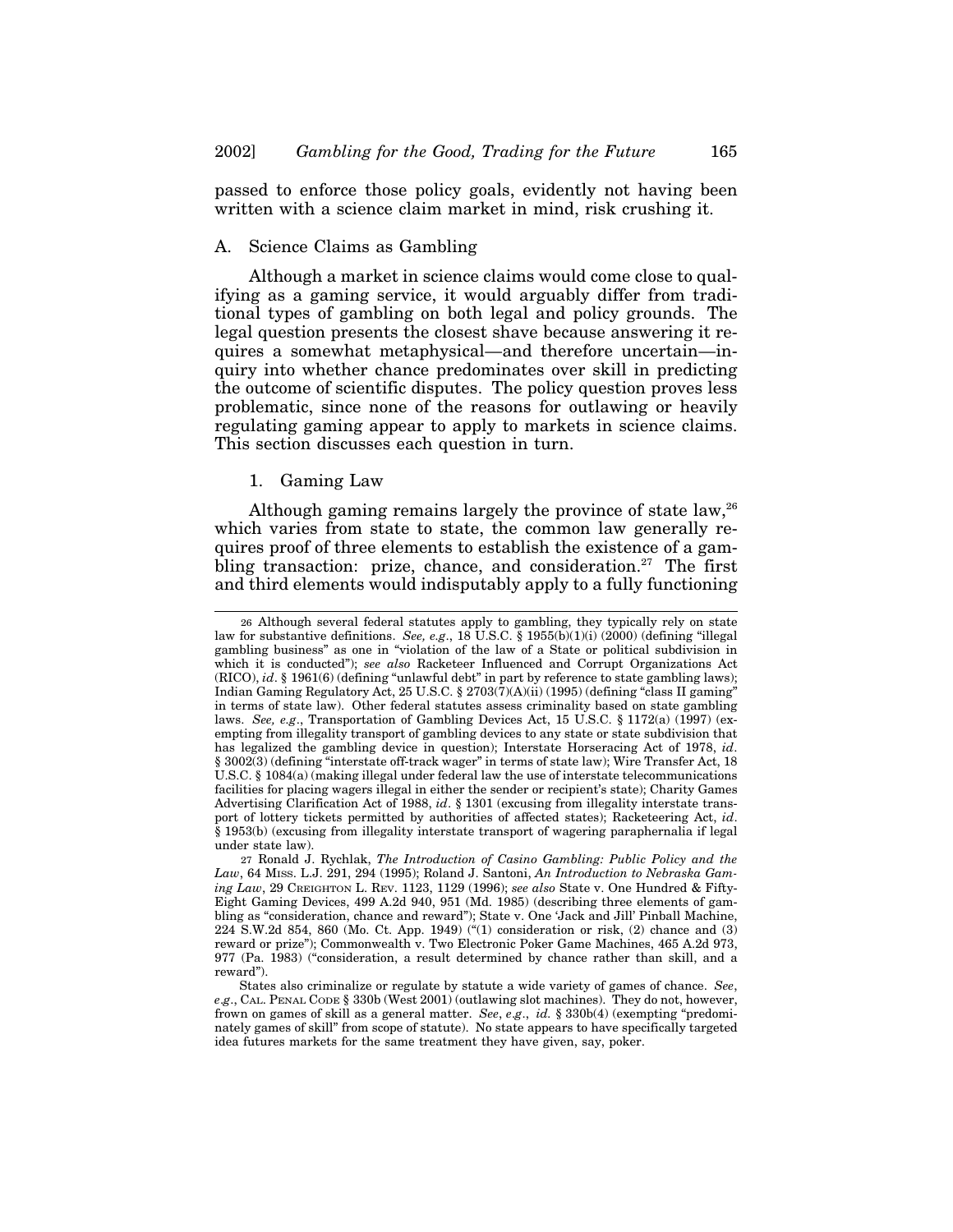market in science claims. With regard to the prize element, a market participant would profit after having beat others in predicting the outcome of any particular controversy. Indeed, the prospect of such a prize, together with the bragging rights that come with it, serves as a vital incentive to draw players, and the information they bring with them, into the market. With regard to the consideration element, a market participant would have to buy into one side of a particular claim, via purchase of a "yes" or "no" coupon, in order to qualify for the prize.

Whether a market in science claims would qualify as a gambling service thus turns on the second of the three elements: chance. Here, the law grows murky. It cannot be that *any* element of chance, when combined with prize and consideration, suffices to create a gambling transaction; otherwise the most routine sort of business would likewise qualify. Even annuities, treasury bonds, and certificates of deposit, though they qualify as safe investments, present *some* risk of loss. So goes life.<sup>28</sup> The question thus becomes: how much chance does it take to qualify a transaction as gambling?

Authorities generally agree that under U.S. law, gambling arises when chance *predominates* over skill or knowledge in determining whether one who has offered consideration wins a prize in return.29 It is hard to specify, in the abstract and in general, how a market in science claims would fare under that test. Participants in a such a market—especially successful ones—would no doubt aver that they rely far more on talent than chance, and it does seem plausible that intelligence and education would determine who wins most claims. The notion that relatively ignorant participants might unwisely rely on luck when trading on the market would not prove the contrary. As the California Court of Appeals has explained, "It is the character of the game rather than a particular player's skill or lack of it that determines whether the game is one of chance or skill."30

30 *Finster*, 96 Cal. Rptr. at 246.

<sup>28</sup> For a delightfully philosophical judicial disquisition on the matter, see *United States v. McDonald*, 59 F. 563, 565-66 (N.D. Ill. 1893).

<sup>29</sup> *See* Johnson v. Phinney, 218 F.2d 303, 306 (5th Cir. 1955) ("With respect to the element of chance, the authorities are in general agreement that if such element is present and predominates in the determination of a winner, the fact that players may exercise varying degrees of skill is immaterial; and the game or device is a lottery."); Opinion of the Justices, 795 So.2d 630, 635-36 (Ala. 2001) (collecting authorities elucidating the "American Rule," under which a scheme is a lottery if chance is the dominant factor in determining the result of the game even if skill or knowledge plays some role); Finster v. Keller, 96 Cal. Rptr. 241, 246 (Cal. Ct. App. 1971) ("The test is not whether the game contains an element of chance or an element of skill, but which of them is the dominating factor in determining the result of the game."). *But see* United States v. Rich, 90 F. Supp. 624, 629- 30 (E.D. Ill. 1950) (finding bookmaking scheme not a lottery, gift enterprise, or similar scheme under federal law on grounds, "there is always present something more than a mere guess and there is nothing which resembles the distribution of prizes by lot").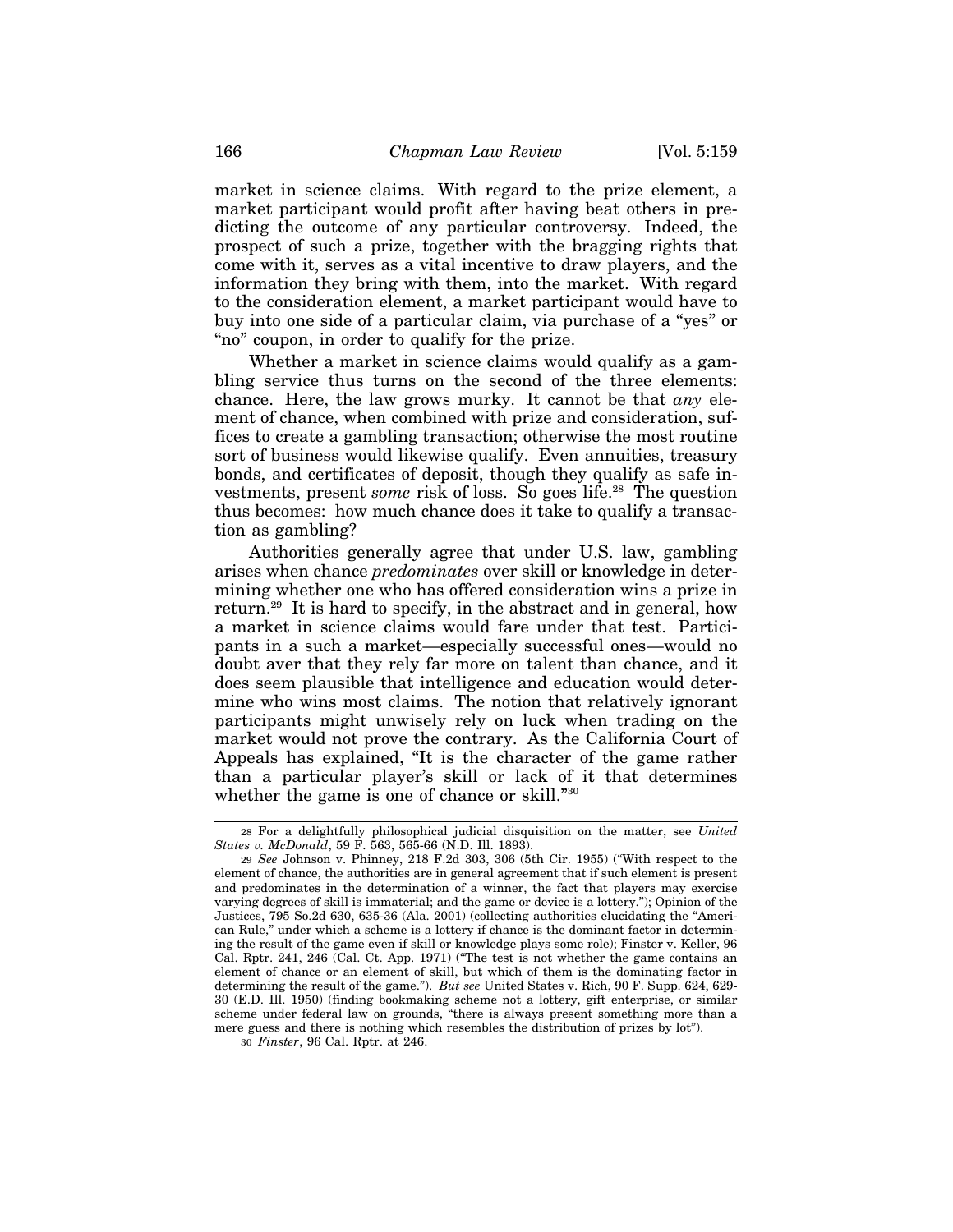Nonetheless, the ultimate determination of whether chance predominates over skill or knowledge would probably depend on the science claim in question—and on the judge or jury making that determination. Consider the variety of claims currently at play on the Foresight Exchange, a web-based play-money idea futures market.<sup>31</sup> At one extreme fall claims like NDSen, which asserts that before 2012, there will be a U.S. Senator not affiliated with either the Democratic or Republican parties,<sup>32</sup> and Ms.A, which asserts that before 2006, a woman will play in a professional major league sports game.<sup>33</sup> Though they hardly pose the same odds as roulette, winning those kinds of claims will require a significant, and arguably a predominant, share of luck. At the other extreme fall claims like GBch and Neut.34 GBch asserts that Goldbach's Conjecture, which posits that every even number less than three is the sum of two primes, will be settled by  $2021$ .<sup>35</sup> Neut asserts that the "rest mass of the electron neutrino is greater than 0.01 eV in ordinary space."36 A mathematician or theoretical physicist could surely resolve those claims solely by dint of talent.37 Other claims fall at various points along the spectrum that stretches from pure chance to pure skill. The parties responsible for operating a real-money idea futures market would face the difficult and somewhat risky job of categorizing which claims fall on the gambling side of the law.

It thus remains uncomfortably uncertain whether an aggressive prosecutor would allege that a market in science claims constitutes gambling. Although in recent decades gambling has won legal status in an increasing number and variety of real-space lo-

35 Foresight Exchange Prediction Market, Claim GBch - Goldbach Conjecture by 2020, *at* http://www.ideosphere.com/fx-bin/Claim?claim=GBch (last visited Jan. 29, 2002).

36 Foresight Exchange Prediction Market, Claim Neut - Neutrino Mass >0, *at* http:// www.ideosphere.com/fx-bin/Claim?claim=Neut (last visited Jan. 26, 2002). Physicists define an eV (electron-volt) as the kinetic energy acquired by an electron losing one volt of potential. *See* About, Homework Help, Definition of Electron-Volt*, at* http://physics.about.com/library/dict/bldefelectronvolt.htm (last visited Mar. 26, 2002).

37 Indeed, one probably would have done so long ago were a sufficient amount of real money at stake. Again, it makes no legal difference whether some participants in the market for such claims rely on luck rather than the expertise of a mathematician or physicist. "It is the character of the game rather than a particular player's skill or lack of it that determines whether the game is one of chance or skill." Finster v. Keller, 96 Cal. Rptr. 241, 246 (Cal. Ct. App. 1971).

<sup>31</sup> *See* Foresight Exchange Prediction Market, *supra* note 12.

<sup>32</sup> Foresight Exchange Prediction Market, Claim NDSen - Indie Senator by 2011, *at* http://www.ideosphere.com/fx-bin/Claim?claim=NDSen (last visited Jan. 26, 2002).

<sup>33</sup> Foresight Exchange Prediction Market, Claim Ms.A - Woman Major-Leaguer By 1/ 1/06, *at* http://www.ideosphere.com/fx-bin/Claim?claim=Ms.A (last visited Jan. 26, 2002).

<sup>34</sup> Foresight Exchange Prediction Market, Claim GBch - Goldbach Conjecture by 2020, *at* http://www.ideosphere.com/fx-bin/Claim?claim=GBch (last visited Jan. 29, 2002); Foresight Exchange Prediction Market, Claim Neut - Neutrino Mass >0, *at* http:// www.ideosphere.com/fx-bin/Claim?claim=Neut (last visited Jan. 21, 2002).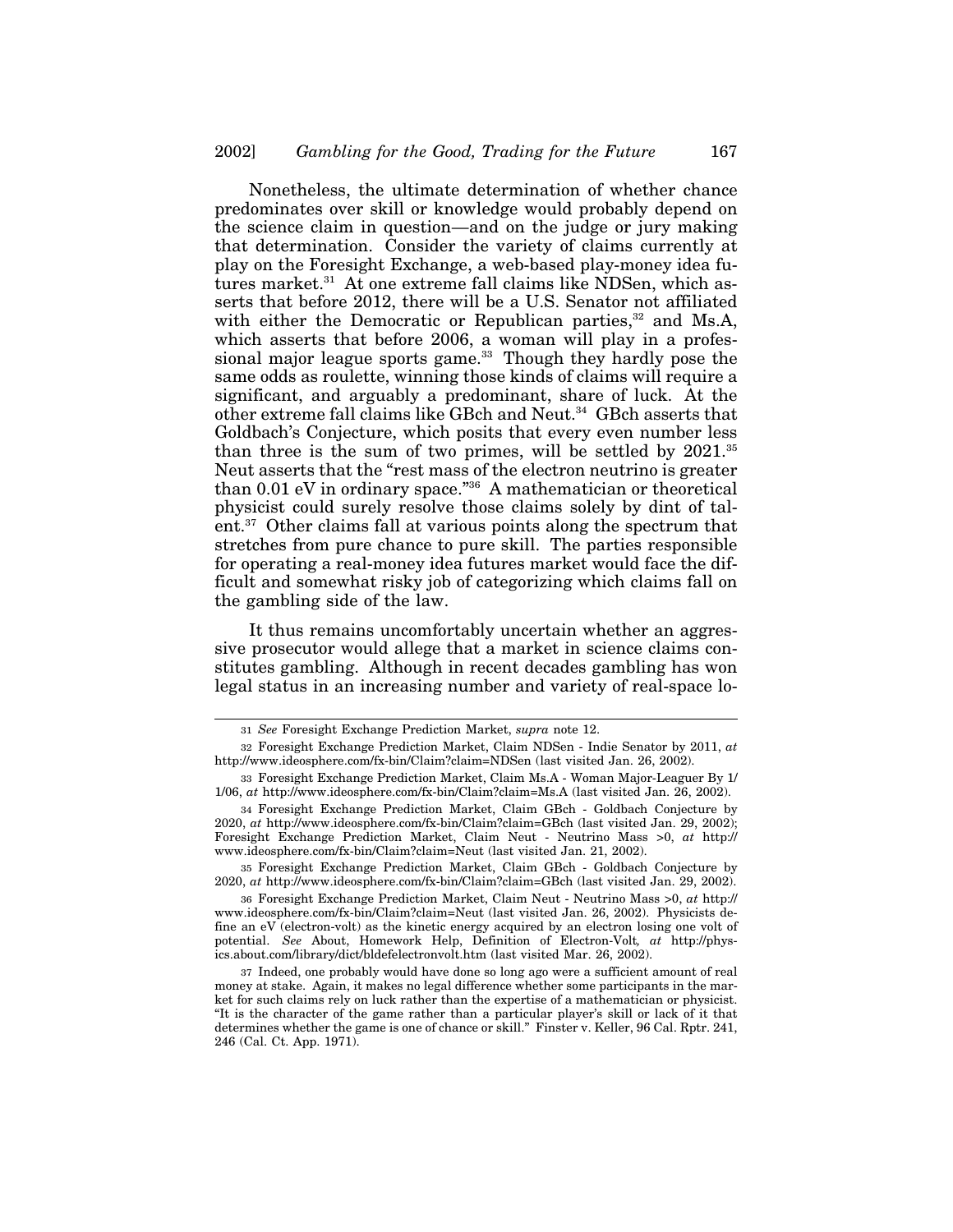cales38—albeit under very heavy regulatory burdens—that fact offers scant solace to an enterprise that almost certainly would have to operate over the Internet were it to operate effectively at all.<sup>39</sup> Fortunately, courts, as a rule, interpret criminal statutes narrowly.40 Regardless, the broad language of statutes that outlaw gambling and the penalties that they impose<sup>41</sup> might well give pause to anyone interested in operating or entering a market in science claims.

#### 2. Gaming Policy

In contrast, it appears quite plain that a market in science claims, as a matter of policy, would differ crucially from gambling enterprises. Lawmakers have outlawed or heavily regulated gambling purportedly because it presents an avoidable risk<sup>42</sup> of social harm<sup>43</sup> and offers few if any social benefits in return.<sup>44</sup> None of

41 See, for example, CAL. PENAL CODE § 337a (West 1999), specifying penalties for:

Every person, . . . [w]ho, whether for gain, hire, reward, or gratuitously, or otherwise, at any time or place, records, or registers any bet or bets, wager or wagers, upon the result, or purported result, of any . . . contest, or purported contest, of skill . . . or upon the result, or purported result, of any lot, chance, casualty, unknown or contingent event whatsoever; or . . . [w]ho lays, makes, offers or accepts any bet or bets, or wager or wagers, upon the result, or purported result, of any . contest, or purported contest, of skill . . . is punishable by imprisonment in the county jail for a period of not more than one year or in the state prison.

*Id.*

42 Rychlak, *supra* note 27, at 298. Early American colonists objected to gambling largely because it represented a discretionary and wasteful diversion from more important projects. *Id.*

43 *E.g*., John Warren Kindt, *The Economic Impacts of Legalized Gambling Activities*, 43 DRAKE L. REV. 51, 60-70 (1994) (relating evidence of social harm caused by legalized gambling). *But see* ROGER DUNSTAN, GAMBLING IN CALIFORNIA IX-12 (1997) ("Any Attempt to Quantify Social Costs is Highly Speculative"); Mike Roberts, *The National Gambling Debate: Two Defining Issues*, 18 WHITTIER L. REV. 579, 590-99 (1997) (offering skeptical review of claims about relationship between gambling and crime); *id*. at 599-608 (offering skeptical review of claims about harms suffered by compulsive and underage gamblers).

44 *See* Kindt, *supra* note 43, at 51-60 (criticizing claims made on behalf of economic benefits of legalized gambling); *id.* at 81-83 (criticizing claims that legalizing gambling captures taxes otherwise lost on illegal gambling activities). *But see* DUNSTAN, *supra* note 43, ch. IX (analyzing economic benefits of legalized gambling, both generally and with particular regard to California).

<sup>38</sup> Rychlak, *supra* note 27, at 303 ("As more and more states seek to take advantage of the enormous profits that can be derived from legalized gambling, new games, locations, and variations have swept across the nation.").

<sup>39</sup> *See* discussion *supra* Part II (describing web-based operation of exemplar markets); *see also* discussion *infra* Part III.A.2 (describing the policy concerns that generally fuel suspicion of web-based operations versus real-space locales).

<sup>40</sup> *See* United States v. Lanier, 520 U.S. 259, 266 (1997) ("[T]he canon of strict construction of criminal statutes, or rule of lenity, ensures fair warning by so resolving ambiguity in a criminal statute as to apply it only to conduct clearly covered."). This rule has particular salience in cases presenting entirely new facts to a court, as would be true of a court analyzing the legality of a market in science claims for the first time. *Id.* ("[D]ue process bars courts from applying a novel construction of a criminal statute to conduct that neither the statute nor any prior judicial decision has fairly disclosed to be within its scope . . . .").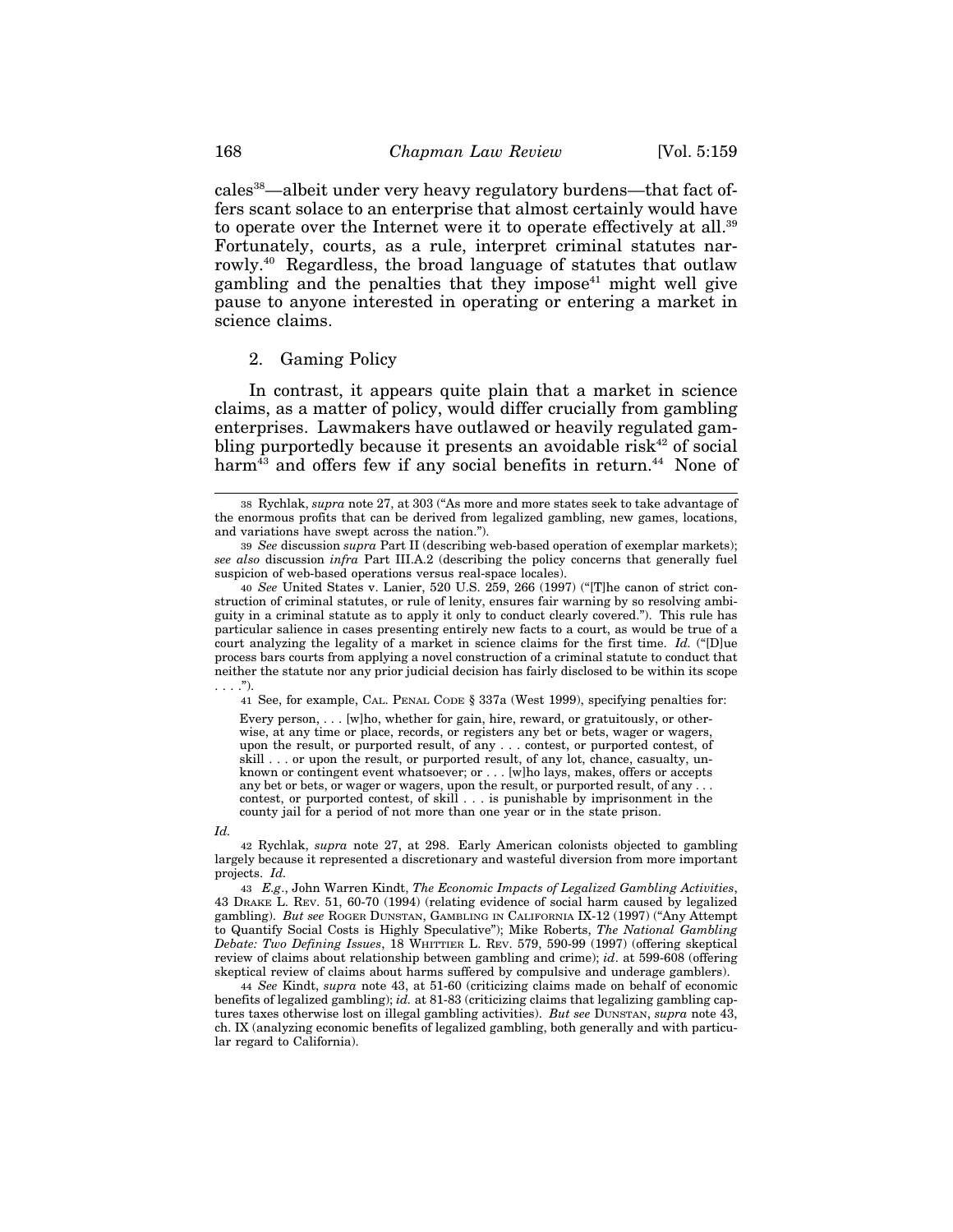those three blameworthy features appear likely to attach to markets in science claims.

First, a market in science claims would not create risks solely for the sake of entertainment; rather, it would aim to quantify unavoidable risks already present in the world. In other words, whereas a casino manufactures chance, a market in science claims would merely report it. Second, the dry subject matter and slow pace of a market in science claims seems quite unlikely to encourage the sort of compulsive or underage gambling that worries critics of the gaming industry.<sup>45</sup> Third, and most important, a market in science claims would offer significant social benefits. The prices of its claims, because they would quantify current consensus views about complex and often important scientific issues, would constitute a positive externality capable of enriching the understanding of interested laypeople, policy makers, and the public at large.46 Whereas legalized gambling at best diverts us from life's woes and eases our taxes, $\frac{47}{17}$  markets in science claims promise to help us see into the future.

#### B. Science Claims as Commodity Futures Trading

Several ramifications, most of them somewhat discouraging, would follow if dealing in science claims qualified as commodity futures trading subject to the Commodity Exchange Act (CEA), <sup>48</sup> the federal statute that establishes the authority of the CFTC to regulate such trading. In that case, the parties who wanted to start a market in science claims would either have to convince the CFTC that they had surmounted the relevant—and hardly trivial—regulatory hurdles or that the CFTC should grant them a special exemption from regulation.<sup>49</sup> Neither option would prove easy, and failure to successfully pursue either would cast doubts on the legality of any science claims market subject to the CEA.50 There remains a third option, however, that would raise relatively

<sup>45</sup> *See* Hanson, *Could Gambling Save Science?*, *supra* note 8, at 11 ("[S]cience questions are generally too long term to be a problem, offering no more 'action' than long-term stock investments.").

<sup>46</sup> *See* Hanson, *Decision Markets*, *supra* note 8, at 16-17.

<sup>47</sup> *See* GUY CALVERT, GAMBLING AMERICA: BALANCING THE RISKS OF GAMBLING AND ITS REGULATION (Cato Policy Analysis No. 349, 1999) (describing benefits of gambling). Calvert objects to state gaming monopolies, however, on grounds that they unfairly and inefficiently shift tax burdens onto gamblers' shoulders. *Id*. at 11.

<sup>48</sup> 7 U.S.C. §§ 1-27f (1999).

<sup>49</sup> *See* discussion *infra*.

<sup>50</sup> *See, e.g.*, 7 U.S.C. § 2(a)(1)(A) (granting the CFTC exclusive jurisdiction over "accounts, agreements . . . and transactions involving contracts of sale of a commodity for future delivery, traded or executed" on markets subject to CFTC regulation); *id*. § 6(a) (providing that, absent an exemption by the CFTC, "it shall be unlawful for any person to . . . [deal] in . . . a contract for the purchase or sale of a commodity for future delivery (other than a contract which is made on or subject to the rules of a board of trade, exchange, or market located outside the United States, its territories or possessions) unless" in connec-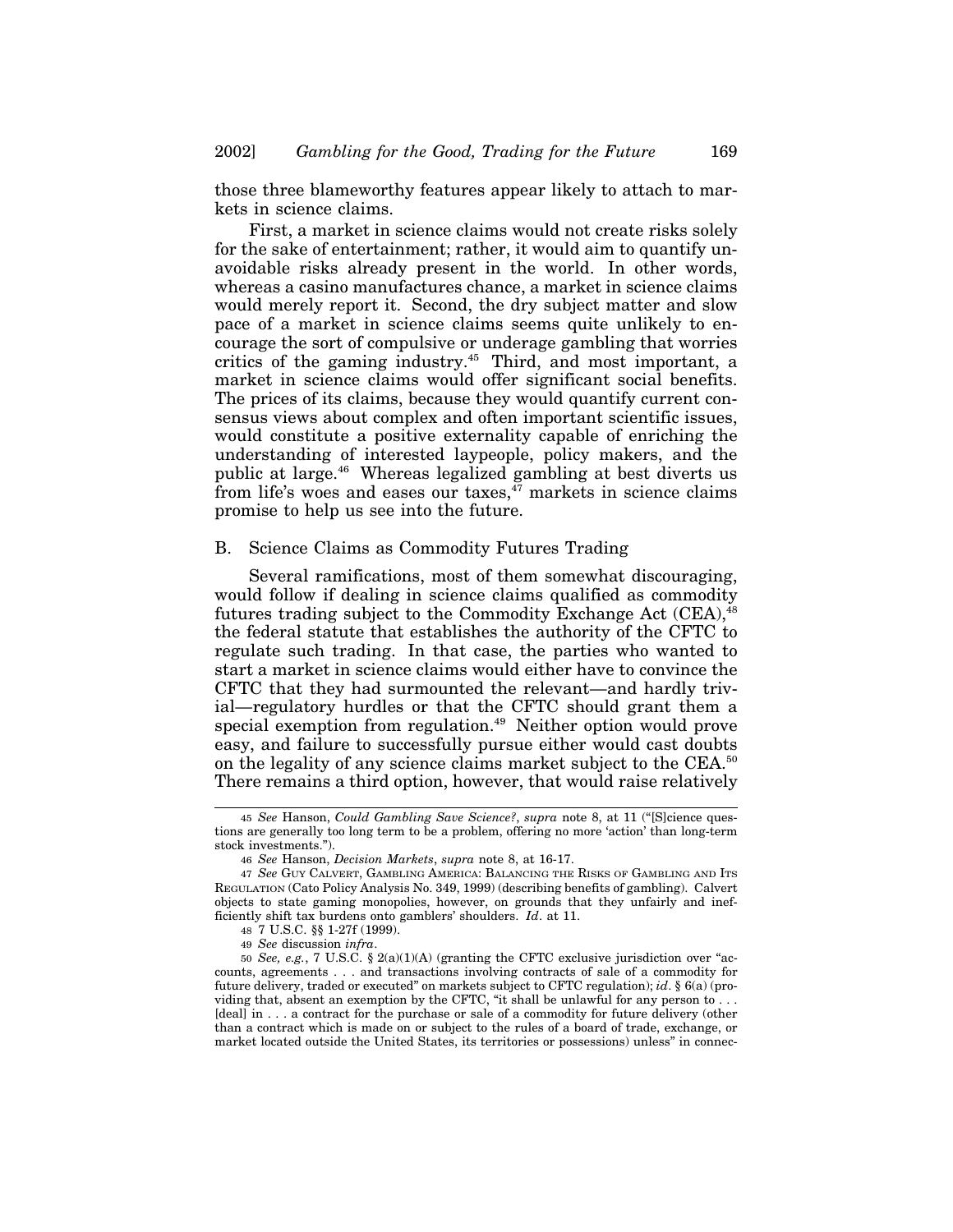few legal difficulties: instead of creating a freestanding specialized market, convince an exchange already regulated by the CFTC to start listing science claims. This section will explore each of those three options in turn. First, though, it must grapple with the preliminary question of whether dealing in science claims indeed falls within the scope of the CEA.

1. Do Science Claims Fall Within the Scope of the CEA?

Would the transactions supported by a market in science claims qualify as commodity futures trading subject to the CEA? Here, as in the discussion of gambling law above, a firm answer proves elusive. It at least seems safe to say that the intangible nature of science claims would not alone suffice to remove a market in them from the scope of the CEA. The CEA defines "commodities" so broadly as to include "all services, rights, and interests in which contracts for future delivery are presently or in the future dealt in."51

The CFTC might thus argue that a market in science claims deals in contracts for the future delivery of rights, each such right embodied in a coupon purchased at a value between \$0 and \$1 when its associated claim remains unresolved and redeemable at \$0 or \$1 when the claim settles.<sup>52</sup> The CFTC would arguably err in that characterization, however. A more accurate account might have it that a market in science claims deals in contracts for the *present delivery* of rights, as embodied in coupons redeemable at  $$1$  each in the event a particular claim holds true.<sup>53</sup> To put it more concisely, and no less accurately, a science claim market deals in the spot purchase and sale of the coupons themselves.

The subtle distinction between those two characterizations makes a significant legal difference. As both a matter of policy and law, the CEA does not cover contracts that settle with the delivery of the underlying commodity. The CEA draws the justification for its very existence from the notion that buying and selling *contracts* for the future delivery of a commodity, rather than buying and selling commodities intended for actual delivery, invites dangerous speculation.<sup>54</sup> In essence, "[a] futures contract enables an investor to hedge the risk that the price of the commodity

tion with a CFTC-regulated exchange); *id*. § 6c(b) (prohibiting transactions in commodity futures in violation of CFTC regulations).

<sup>51</sup> 7 U.S.C. § 1a(4).

<sup>52</sup> *See* discussion *supra* Part II (describing how decision markets function).

<sup>53</sup> One of Robin Hanson's earliest works on decision markets included, as an illustrative insert, a green coupon payable in the event a nanocomputer having particular specifications exists by the year 2020. *See* Hanson, *Encouraging an Honest Consensus*, *supra* note 8.

<sup>54</sup> *See* Lynn A. Stout, *Why the Law Hates Speculators: Regulation and Private Ordering in the Market for OTC Derivatives*, 48 DUKE L.J. 701, 721-24 (1999).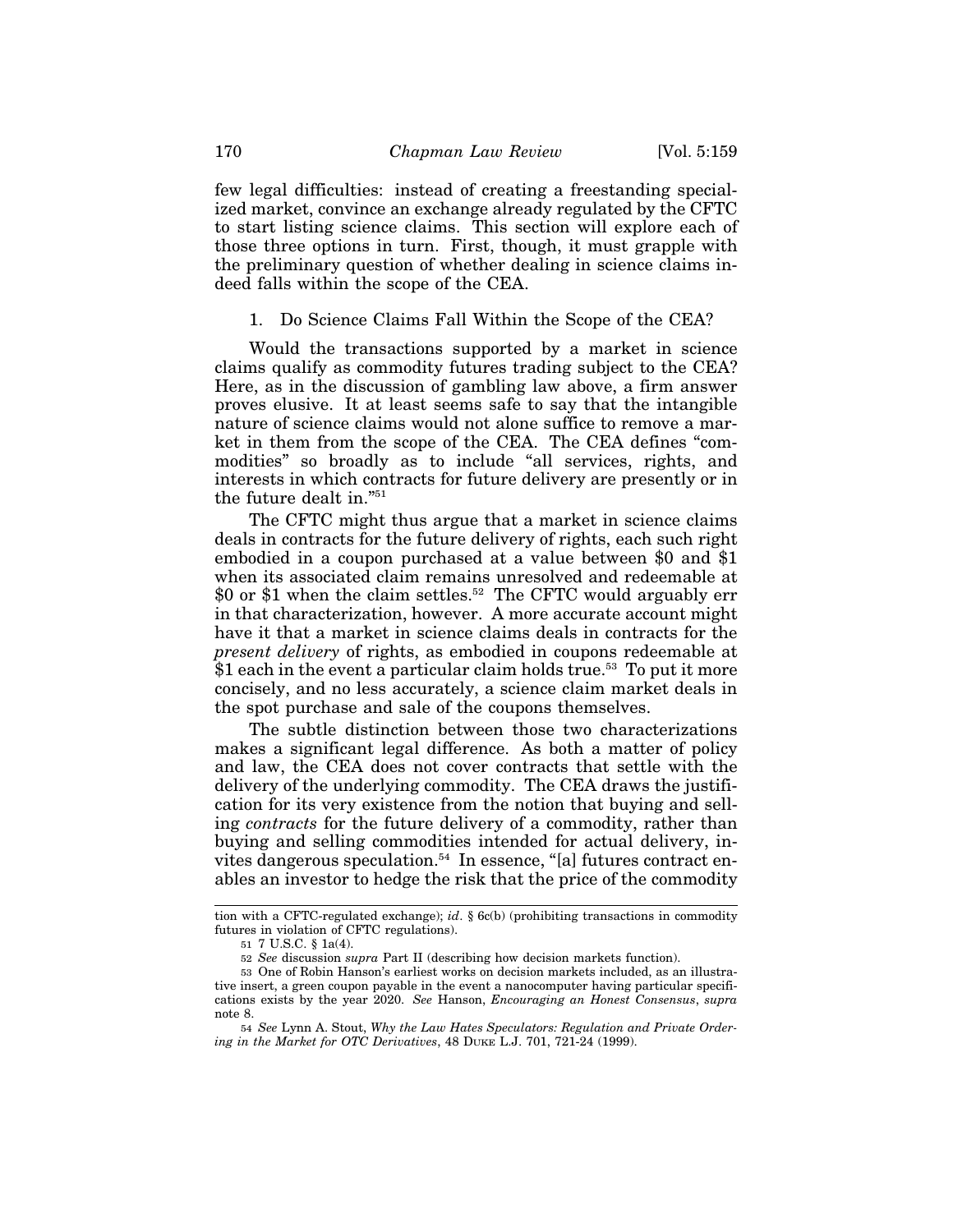will change between the date the contract is entered and the date delivery is due—without having to take physical delivery of the commodity."55 The CEA does not cover contracts intended to effectuate future delivery, much less contracts that effectuate immediate delivery.<sup>56</sup>

Understood as a forum for dealing in claim coupons, therefore, a market in science claims cannot fall within the scope of the CEA. The market could easily manage to ensure not only the future delivery of claim coupons in satisfaction of participants' contractual rights, but also the instantaneous delivery of them. The market might, for instance, cast coupons in digital form, encrypt them, and download them immediately to purchasers' computers.57 "Sell" transactions would function the same way in reverse, with sellers uploading the encrypted certificate. Better yet, the market could function as a peer-to-peer network wherein coupons transfer directly to and from participants' computers via the Internet, without passing through the market's servers at all.

If that technological account proves unilluminating, it might help to think of claim coupons as akin to lottery tickets—albeit tickets for a "lottery" where skill or knowledge predominates over chance in determining which coupons win<sup>58</sup>—and the market as a place where people gather to buy and sell their rights to various jackpots. Notably, the CFTC claims no jurisdiction over transactions in lottery tickets. Nor could the CFTC distinguish between these cases by claiming that the odds attributed to a science claim fluctuate, given that a lottery's odds may vary with the number of tickets sold.<sup>59</sup>

Admittedly, this line of argument may sound like the legal equivalent of a programming hack—a trick designed to fool a system into generating unintended or even unwanted results. Courts, like systems administrators, naturally frown on such maneuvering. As the Ninth Circuit observed, "[S]elf-serving labels that the defendants choose to give their contracts should not deter the conclusion that their contracts, as a matter of law, [are futures

<sup>55</sup> Commodity Futures Trading Comm'n v. Noble Metals Int'l, Inc., 67 F.3d 766, 772 (9th Cir. 1995); *see also* Stout, *supra* note 54, at 722 (CEA does not apply "to contracts that are intended to be settled by delivering the underlying good or service.").

<sup>56</sup> 7 U.S.C. § 2(a)(1)(A) (specifying that the CFTC has jurisdiction over, in relevant part, "transactions involving contracts of sale of a commodity for *future* delivery . . . .") (emphasis added).

<sup>57</sup> Compare the analogous technologies used by such digital cash services as PayPal and Javien. PayPal, *at* http://www.paypal.com (last visited Mar. 16, 2002); Javien, *at* http:/ /www.javien.com (last visited Mar. 29, 2002).

<sup>58</sup> *See supra* Part III.A.1 (explaining legal standard for defining gambling transactions).

<sup>59</sup> Lottery services thus often include a disclaimer such as this one from the West Virginia Powerball Gameshow: "The odds of winning will vary, depending on the number of entries received by the Lottery." West Virginia Lottery, Powerball The Game Show, *at* http://www.state.wv.us/lottery/gameshow.htm (last visited Mar. 16, 2002).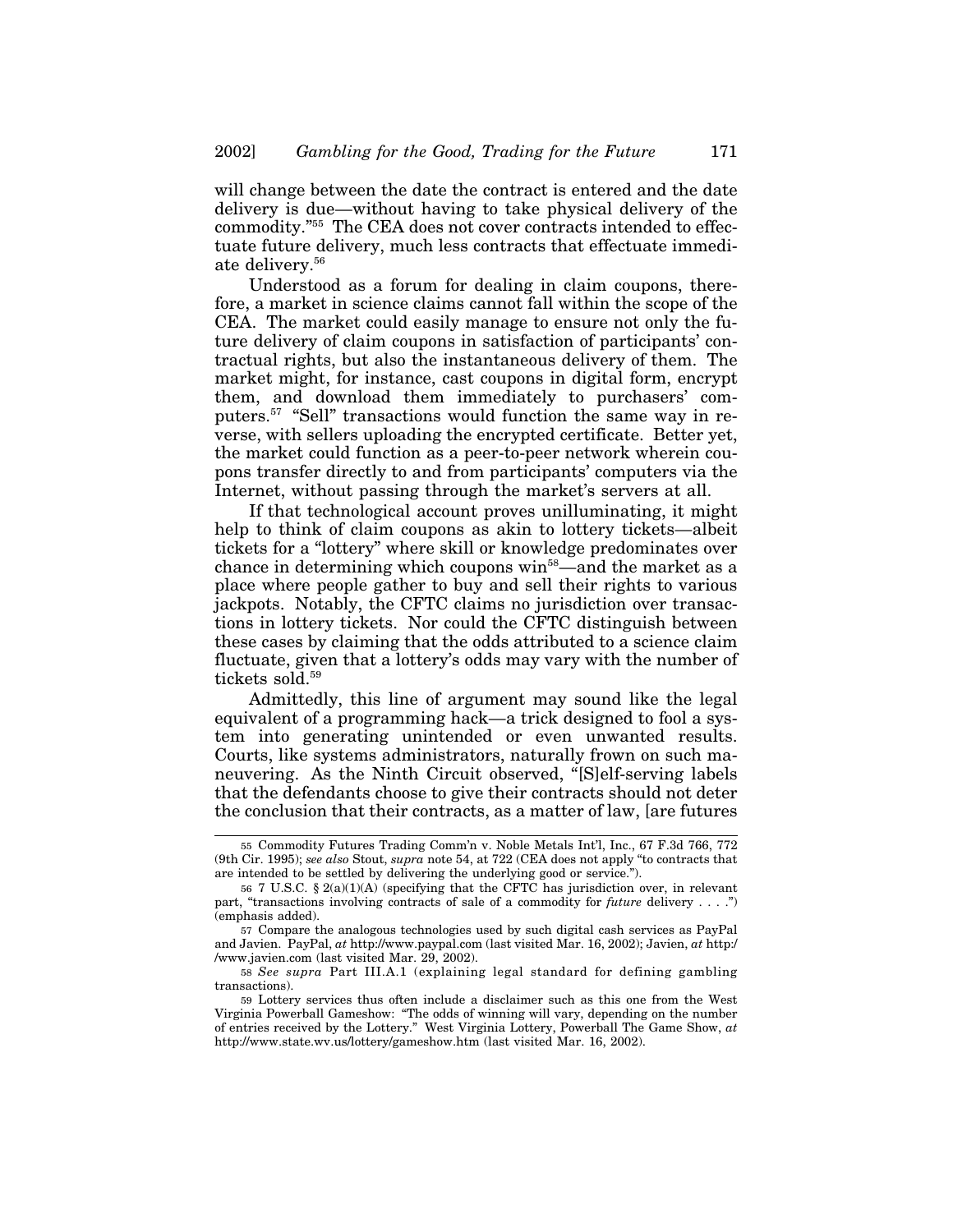contracts subject to the CEA]."60 Nonetheless, courts should not read the CEA expansively. The Act specifically cautions that it shall not be "construed as implying . . . that" transactions specifically excluded from, exempted from, or otherwise not subject to it "would otherwise be subject to this Act."61

Suffice it to say that because a market in science claims would neither operate exactly like nor serve all the same goals as the markets lawmakers evidently had in mind when they enacted the CEA,<sup>62</sup> it remains an open question whether a court would hold that a market in science claims falls within the scope of that Act. It remains a vital question, too. As the next subsection illustrates, if markets in science claims do not escape the scope of the Act, they will almost certainly have to rely on the good will of CFTC regulators to operate within the bounds of U.S. law.

#### 2. Markets in Science Claims Under the CEA

Suppose for the sake of argument that the sorts of transactions supported by a market in science claims fall within the scope of the CEA. Thanks to amendments made by the Commodity Futures Modernization Act of 2000,<sup>63</sup> the CEA now includes loopholes that can save even commodities avowedly within its scope from almost all CFTC regulation. Most pertinently, the CEA now leaves almost untouched<sup>64</sup> transactions in "excluded" commodities entered into on a principal-to-principal basis by eligible contract participants in an electronic trading facility.<sup>65</sup> Yet the CEA defines the relevant terms so as to make even that, the most promising loophole, a problematic fit for markets in science claims.

It appears at least plausible that any of the claims associated with the coupons traded on a market in science claims would qual-

<sup>60</sup> *Noble Metals Int'l*, 67 F.3d at 773 (quoting Commodity Futures Trading Comm'n v. Am. Metal Exch. Corp., 693 F. Supp. 168, 192 (D.N.J. 1988)) (alteration in original) (internal quotation omitted). In the transaction critiqued by the court, the defendants claimed they had delivered metal to investors by transferring title to it, even though the metal remained in a third-party depository. *Noble Metals Int'l*, 67 F.3d at 772-73. In that case, there existed a tangible commodity separate from the title. *Id*. The intangible nature of science claims, in contrast, ensures that the commodity (the right to payment contingent on a claim's settlement) effectively merges with the title (the coupon documenting the right).

<sup>61</sup> 7 U.S.C. § 2(i).

<sup>62</sup> *See* Hanson, *Decision Markets, supra* note 8, at 18 ("Accepted functions of markets now include entertainment, capitalization, and hedging, but not *information aggregation*," and explaining that information aggregation is the primary function of an idea futures market.).

<sup>63</sup> Pub. L. No. 106-554, 114 Stat. 2763 (2000).

<sup>64</sup> 7 U.S.C. § 2(d)(2) requires only that excluded electronic trading facilities satisfy the applicable requirements of §§ 7a, 7a-1, and 7a-3, which in general call for self-regulatory processes.

<sup>65</sup> *Id*. § 2(d)(2), (e)(1); *see also* CHARLES W. EDWARDS ET AL., COMMODITY FUTURES MOD-ERNIZATION ACT OF 2000: LAW AND EXPLANATION 26-27 (2001). For the definition of "electronic trading facility," see 7 U.S.C. § 1a(10).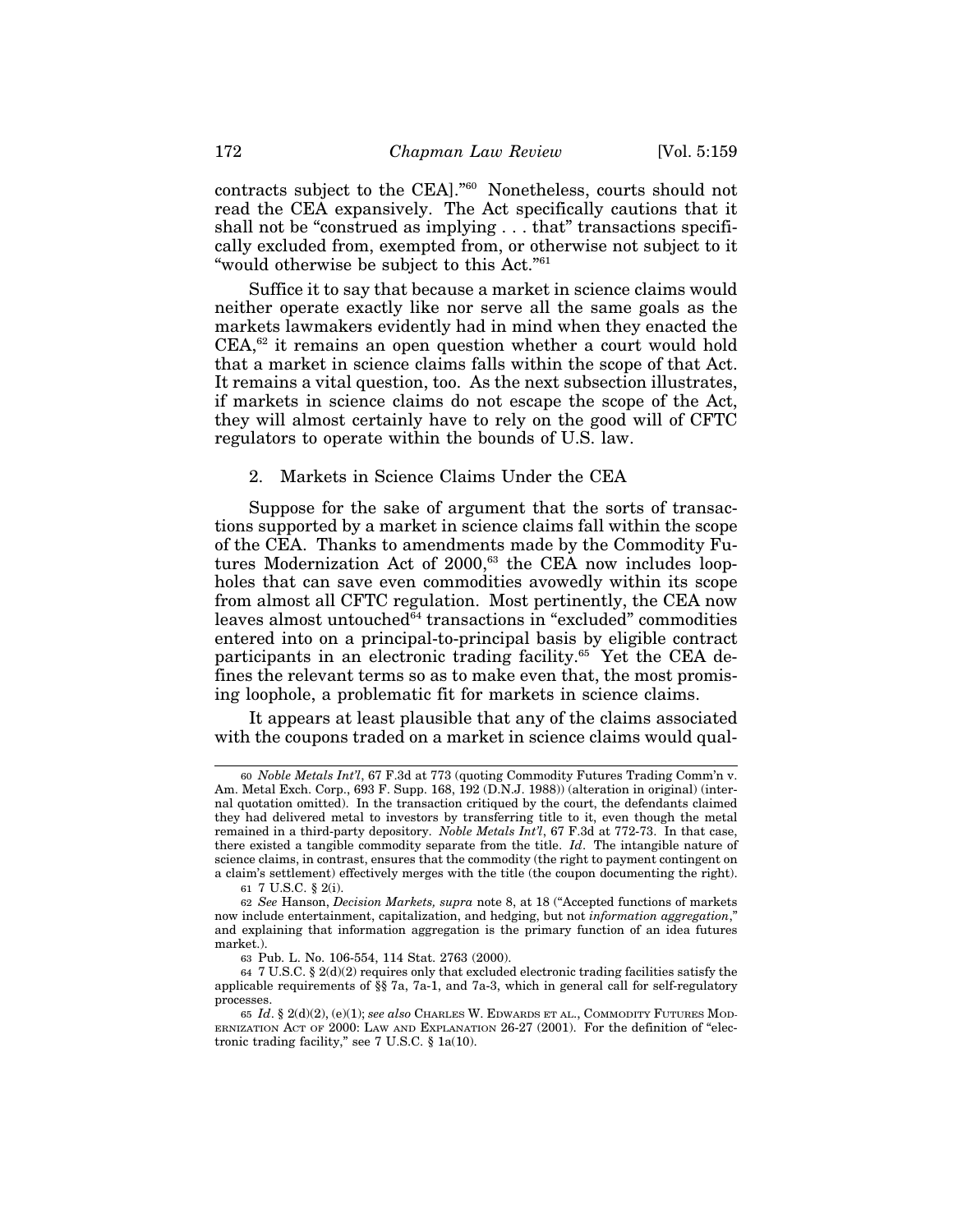ify as an "excluded commodity" under the CEA,<sup>66</sup> whether as an "index based on . . . values, or levels that are not within the control of any party to the relevant contract,  $\frac{1}{67}$  or as a "contingency... that is—(I) beyond the control of the parties . . . and (II) associated with a financial, commercial, or economic consequence."<sup>68</sup> Granted, that interpretation stretches the statutory language a bit because it is not clear that the values of science claims would constitute indexes under the former provision, or that their values would be associated with the sorts of consequences specified in the latter one.<sup>69</sup> But commentators have already concluded that commodity futures based on weather forecasts—instruments already in trade70 and not far removed from the sorts of claims in which a science claims market would traffic—fit the CEA definition.<sup>71</sup> Furthermore, CFTC regulations themselves interpret the Act in terms broad enough to include science claims, explaining that commodities have:

- (i) A nearly inexhaustible deliverable supply;
- (ii) A deliverable supply that is sufficiently large that the contract is highly unlikely to be susceptible to the threat of manipulation; or
- (iii) No cash market. $72$

The first two criteria arguably hold true of a science market claim because there exists no theoretical limit to the number of opposing true/false assessments that might attach to any particular claim.<sup> $\bar{i}$ 3</sup> The first two criteria notwithstanding, the third criterion seems

67 7 U.S.C. § 1a(13)(iii).

<sup>66</sup> It bears noting that in the rather less likely event that the rights traded on a science claims market qualified as commodities subject to the CEA, but not as "excluded commodities," they would certainly qualify as "exempt commodities" under the Act. *See* 7 U.S.C. § 1a(14) ("The term 'exempt commodity' means a commodity that is not an excluded commodity or an agricultural commodity."). Were it found to transact in exempt commodities, a market in science claims would at best qualify for slightly more stringent regulatory burdens than it would under the least regulatory approach afforded to excluded commodity electronic trading facilities. *Id.* § 2(h)(3)-(5); EDWARDS ET AL., *supra* note 65, at 28-29.

<sup>68</sup> *Id*. § 1a(13)(iv).

<sup>69</sup> According to one commentator, excluded commodities also impliedly refer to nonfinite processes, Louis Vitale, *Comment: Interest Rate Swaps Under the Commodity Exchange Act*, 51 CASE W. RES. L. REV. 539, 587 (2001), whereas the claims on a science market, because they would include judging deadlines, would resolve in a finite period.

<sup>70</sup> *See, e.g*., Neela Banerjee, *When Bad Weather is Good Business*, N.Y. TIMES, Aug. 13, 2000, § 3, at 4, *available at* 2000 WL 25031051 (interviewing Ravi Nathan, portfolio manager of weather derivatives at Aquila Energy, regarding nature and uses of weather derivatives); Chicago Mercantile Exchange, Weather Products, *at* http://www.cme.com/products/ index/weather/products\_index\_weather.cfm (last visited Jan. 9. 2002) (discussing weatherbased futures traded on the exchange).

<sup>71</sup> EDWARDS ET AL., *supra* note 65, at 26.

<sup>72</sup> 17 C.F.R. § 37.3(a)(1) (2002); *see also id*. § 37.3(a)(5) (specifying that commodities meeting those criteria qualify as "excluded commodities").

<sup>73</sup> *See* Hanson, *Could Gambling Save Science?*, *supra* note 8, at 16-18; Hanson, Vote on Values, *supra* note 8, at 22-24 (discussing why idea futures markets resist manipulation).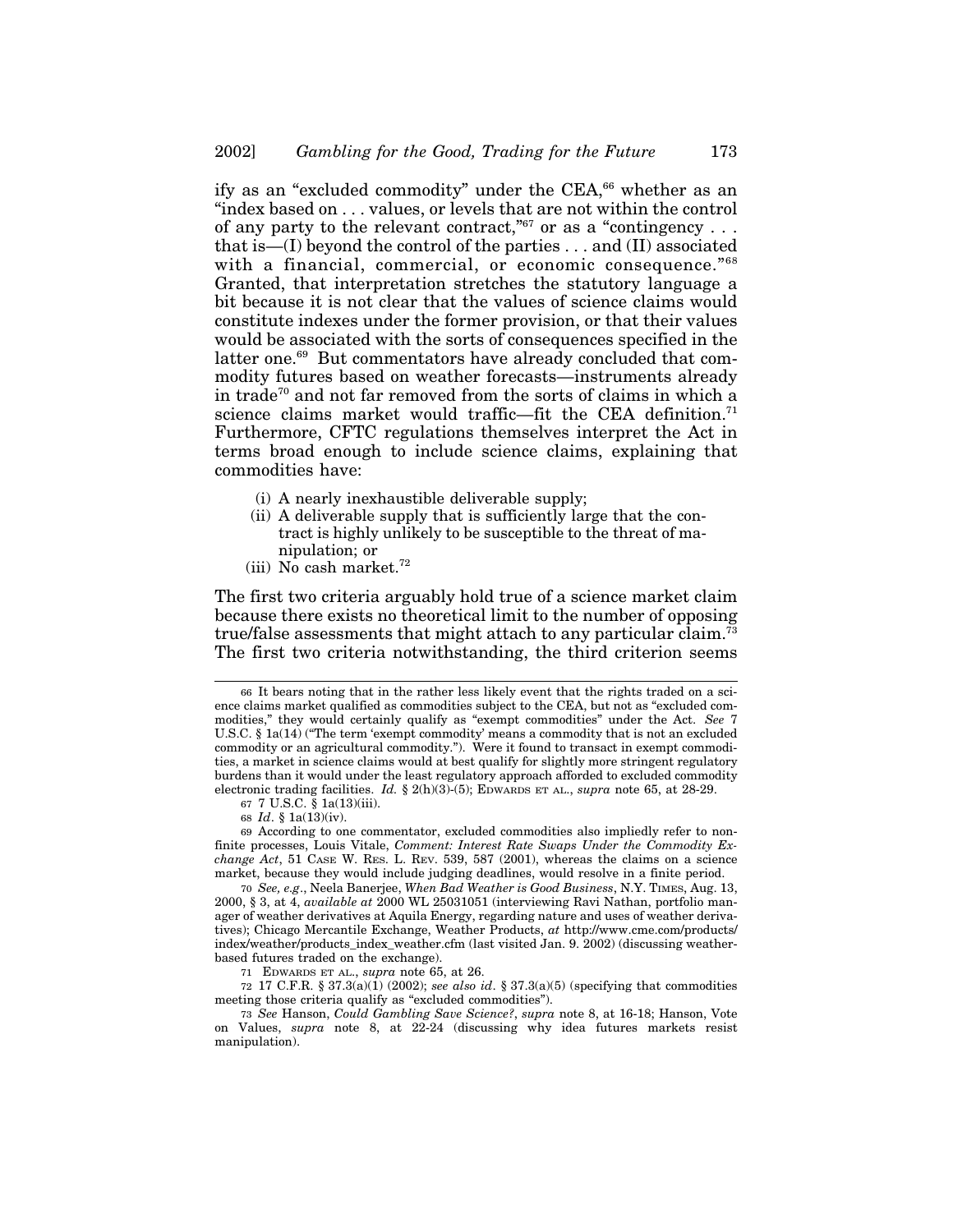sufficient to bring science claims under the rubric of the CEA because claim coupons are not the sort of thing you can generally buy and sell on the open market.

A market in science claims would have to satisfy still other statutory definitions, however, before it could qualify for the loophole that allows certain transactions in excluded commodities to largely escape CFTC regulation. What about those other terms of art? The CEA does not define "principal-to-principal,"74 though common sense and common law would indicate that most transactions on a market in science claims would, or by market rules easily could, qualify as such because a typical participant—a professional scientist or educated lay person—would play the market on his or her own behalf. A market in science claims would also easily qualify as an "electronic trading facility" as defined by the Act.75

The problem arises with the definition of "eligible contract participants," a label that the CEA generally reserves for financial institutions, financial professionals, or individuals having at least five million dollars in assets.<sup>76</sup> That describes very few scientists or educated lay people, yet the success of any market in science claims would rely on their participation. The definition of "eligible contract participants" thus effectively closes the regulatory loophole most promising for markets in science claims. To put it more precisely, and to introduce the second means of escaping CFTC regulation of commodity futures falling within the CEA's scope, no scientist or educated lay person would qualify as an eligible contact participant unless the CFTC specially judged him or her "eligible in light of the financial or other qualifications of the person."77 The CFTC would no doubt have wide discretion in making such a judgment.<sup>78</sup>

More generally, the CFTC might allow a market subject to its jurisdiction to engage in futures trading by specially excusing that market from regulation.<sup>79</sup> Unlikely though that option may sound, the CFTC has in fact established something of a precedent

79 7 U.S.C. § 6(c) (allowing the CFTC to exempt a class of transactions from its regulations on a finding that it would serve the public interest). *But see id*. § 6(c)(2)(B)(i) (allowing such exemption only for transactions between "appropriate persons"); *id.* § 6(c)(3) (defining "appropriate persons" largely to include only financial institutions and professionals). Only one loophole arguably allows the CFTC to exempt from its regulations the sort of science claims market described herein. *Id*. § 6(c)(3)(K) (including "other persons that the Commission determines to be appropriate in light of their financial or other qualifications, or the applicability of appropriate regulatory protections").

<sup>74</sup> EDWARDS ET AL., *supra* note 65, at 27.

<sup>75</sup> 7 U.S.C. § 1a(10) (2001).

<sup>76</sup> *Id.* § 1a(12).

<sup>77</sup> *Id.* § 1a(12)(C).

<sup>78</sup> *See* Chevron, U.S.A., Inc. v. Natural Res. Def. Council, Inc., 467 U.S. 837, 843-44 (1984) (holding that an agency's interpretation of an ambiguous statute will have controlling weight unless manifestly unreasonable).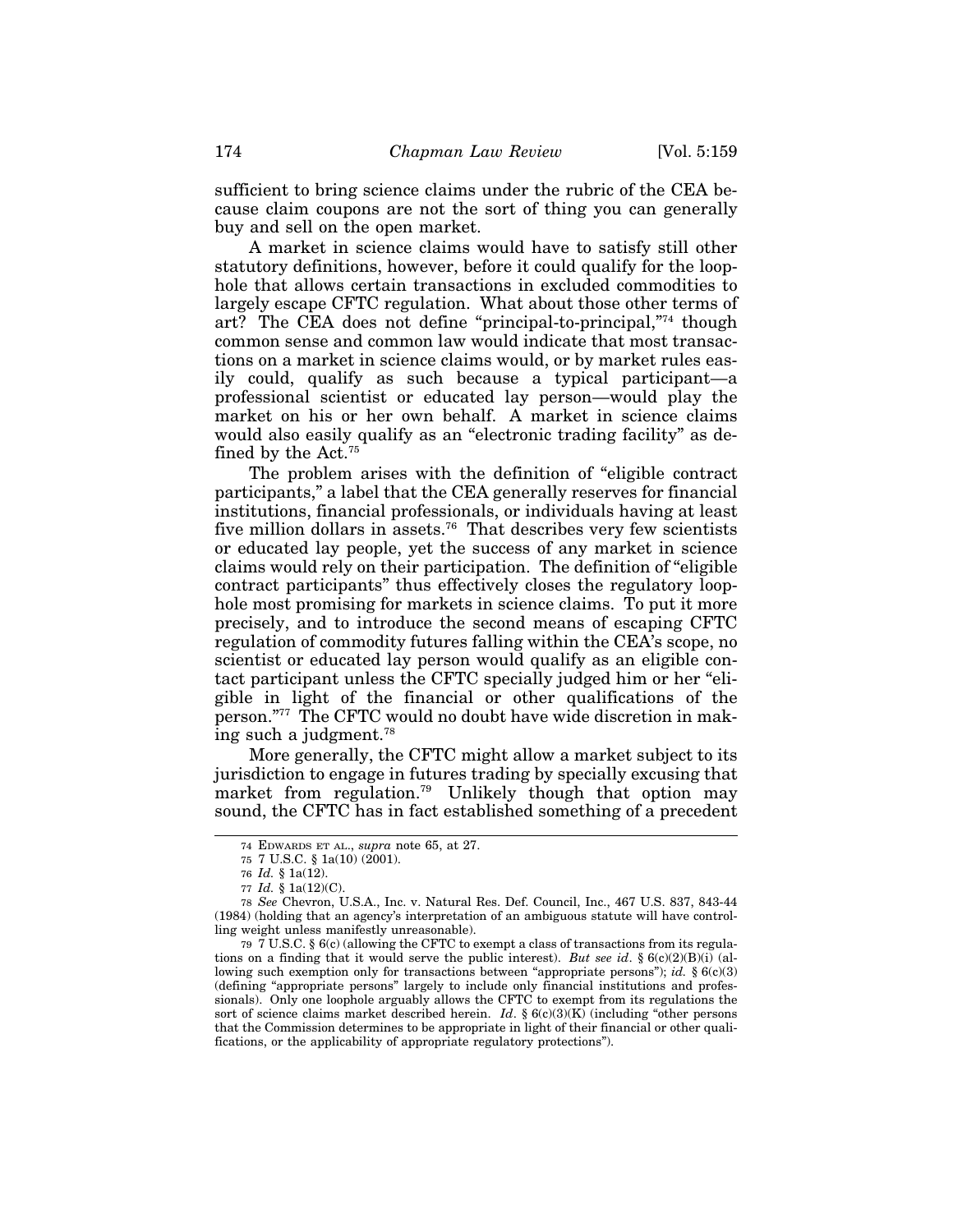for liberating idea futures markets from its oversight. The only real-money idea futures market operating within the reach of U.S. law, the Iowa Electronic Market, operates by the grace of a noaction letter received from the CFTC.<sup>80</sup> That letter not only saves the IEM from the running the gantlet of CFTC regulations but also, thanks to the preemptive force of federal regulation, argua $b\vert v^{81}$  saves the IEM from liability under state gambling or bucketshop laws<sup>82</sup> that would potentially interfere with the CFTC's regulatory authority.<sup>83</sup> To win such benefits, however, the IEM had to make a concession: no individual's account can exceed five hundred dollars.<sup>84</sup>

Even if the CFTC were willing to issue another such no-action letter, no market in science claims could accept a five hundred dollars per account cap without losing some of its functionality. If the CFTC were willing to impose a less restrictive account limit high enough, say, to fund a comfortable living for a renegade but ultimately correct scientist—a market in science claims might still fulfill much of its promise, of course.<sup>85</sup> If the CFTC were furthermore willing to forego blunt account caps for the more tradi-

83 *See* Am. Agric. Movement, Inc. v. Board of Trade, 977 F.2d 1147, 1157 (7th Cir. 1992) ("State laws specifically directed towards the futures markets naturally operate in an arena preempted by the CEA."); Rasmussen v. Thomson & McKinnon Auchincloss Kohlmeyer, Inc., 608 F.2d 175, 178 (5th Cir. 1979) ("[T]he Commodity Exchange Act preempts all state laws inconsistent with its provisions."); Thomas Lee Hazen, *Rational Investments, Speculation, or Gambling?—Derivative Securities and Financial Futures and Their Effect on the Underlying Capital Markets*, 86 NW. U.L. REV. 987, 1013-17 (1992); Van Wart, *supra* note 82, at 720 ("Congress has vested solely in the CFTC both authority to determine whether to designate a contract market for a proposed future, and exclusive jurisdiction for the regulation of such markets after their designation."); *id*. at 662-63 (discussing how, before the advent of federal preemption, states' "bucket shop" laws restricted the operation of futures markets).

For a preemption provision only very recently added to the CEA, and especially suitable for a science claims market capable of benefiting from the "excluded commodity" loophole, discussed *supra*, see 7 U.S.C. § 16(e)(2) ("This Act shall supersede and preempt the application of any State or local law that prohibits or regulates gaming or the operation of bucket shops (other than antifraud provisions of general applicability) in the case of . . . an agreement, contract, or transaction that is excluded from this Act . . . .") (citation omitted).

84 *See* IEM, Applying for an Account, *supra* note 22 ("The minimum investment for U.S. Dollar denominated accounts is \$5.00 and the maximum is \$500 per account. Investments may be increased at any time, provided they do not exceed the maximum \$500 limit  $\ldots$ .").

85 Its hedging functions might suffer, however. If account limits were set at one hundred thousand dollars, for instance, an insurer could hardly buy claims payable in the event of global warming as a hedge against the losses caused by rising sea levels.

<sup>80</sup> IEM, *Is It Legal?*, *supra* note 24 ("The CFTC has issued a 'no-action' letter to the IEM, stating that as long as the IEM conforms to certain guidelines, the CFTC will take no action against it.").

<sup>81</sup> In fact, neither the CFTC nor the IEM expressly claims that the no-action letter preempts state law, and the precise legal question appears to remain unresolved. Practically speaking, though, state prosecutors and regulators have left the IEM in peace.

<sup>82</sup> *See* Kevin T. Van Wart, *Preemption and the Commodity Exchange Act*, 58 CHI.- KENT. L. REV. 657, 659 n.15 (1982) ("The term 'bucket shop' refers to firms that offer customers the opportunity to bet on changes in futures market prices without actually entering into futures transactions on the contract market.").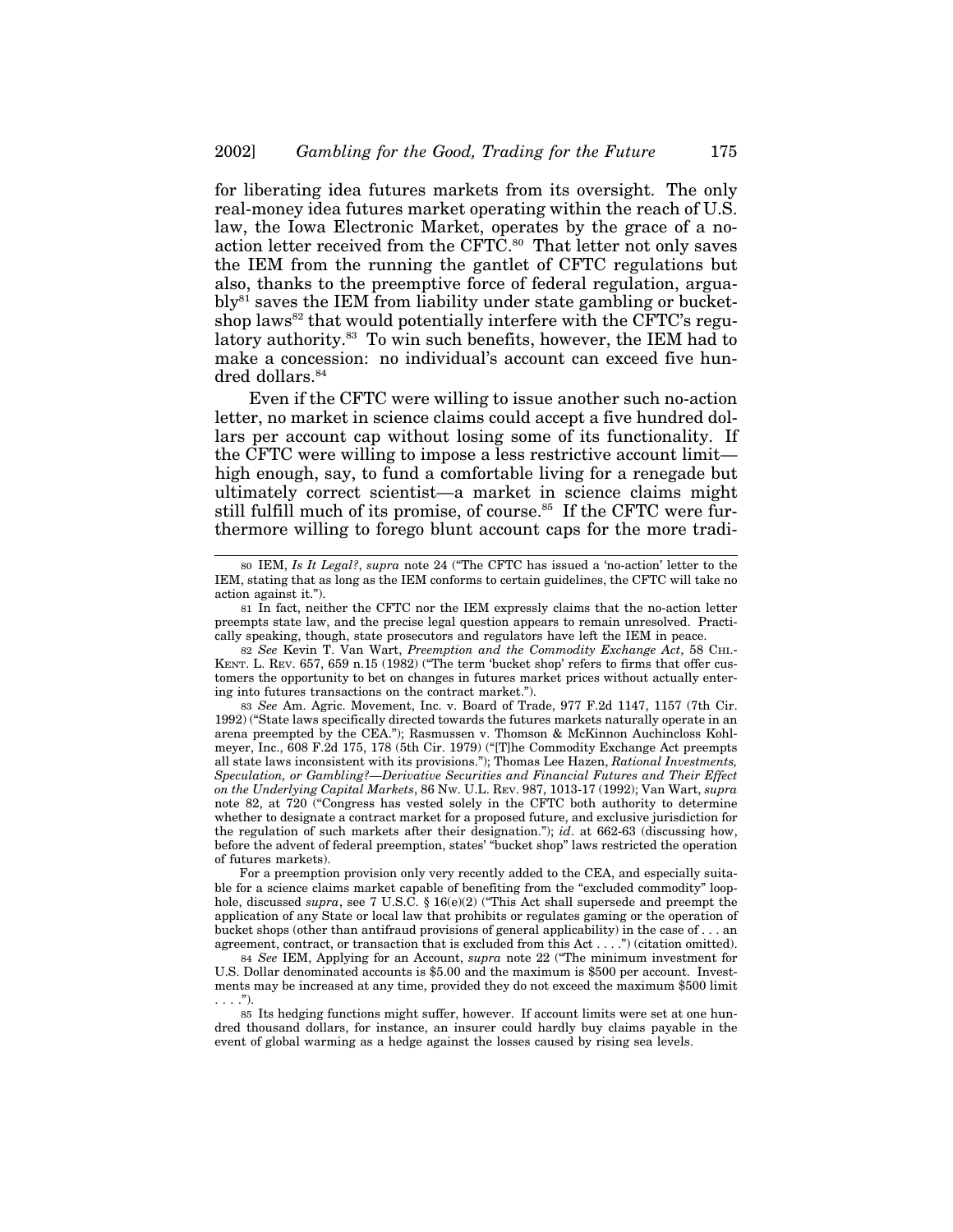tional and subtle tools of position limits (which restrict the size of any trader's stake in a particular contract), $86$  or trading limits (which restrict the size of particular transactions), $87$  a market in science claims might operate still more effectively. Thanks to the *Chevron* doctrine<sup>88</sup> and the CEA's broad language about such matters,89 however, the CFTC would have near-absolute discretion to give a market in science claims as little leeway as it gave to the IEM—or even less.

In summary, a freestanding market in science futures would face several options, each legally uncertain and none without risk, for accommodating U.S. commodity futures regulations. First, proponents of a market in science futures might successfully argue that it does not engage in commodity futures trading, at least not the kind covered by the CEA. In that event, the market would not win CEA's protective preemption of state laws, such as those criminalizing or regulating gambling. Second, should a market in science claims find itself subject to the CEA, it could attempt to qualify for the "excluded commodity" loophole that would largely free it from CFTC regulation. It looks highly probable, however, that the CFTC would have wide discretion to thwart any such attempt. At the least, to judge from precedent, the CFTC would probably not exclude a market in science claims from its regulations without also imposing crippling conditions. That makes the third option—seeking a no-action letter from the CFTC—similarly unattractive.

#### 3. Listing Science Claims on an Existing Market

Although markets in science claims may very well have trouble meeting the CEA's requirements if they fall within the scope of that Act, science claims themselves might not face the same difficulty. The claims would have to find a new home, however, on a market already approved by the CFTC. Of the five types of exchanges defined by the CEA,<sup>90</sup> registered derivatives transaction execution facilities (DTEFs)91 appear most suitable for hosting science claims.

<sup>86</sup> *See* 7 U.S.C. § 6(a).

<sup>87</sup> *Id.*

<sup>88</sup> *See* Chevron, U.S.A., Inc. v. Natural Res. Def. Council, Inc., 467 U.S. 837, 843-44 (1984) (holding that an agency's interpretation of an ambiguous statute will have controlling weight unless manifestly unreasonable).

<sup>89</sup> *See* 7 U.S.C. § 6(c)(1) ("In order to promote responsible economic or financial innovation and fair competition, the Commission . . . may . . . exempt any agreement, contract, or transaction (or class thereof)" from most of the requirements of the CEA.).

<sup>90</sup> EDWARDS ET AL., *supra* note 65, at 21.

<sup>91</sup> 7 U.S.C. § 7a (establishing DTEFs); *see also* EDWARDS ET AL., *supra* note 65, at 31- 33 (discussing DTEFs). In general terms, because DTEFs host trading only in contracts that resist manipulation, they operate under comparatively little CFTC oversight.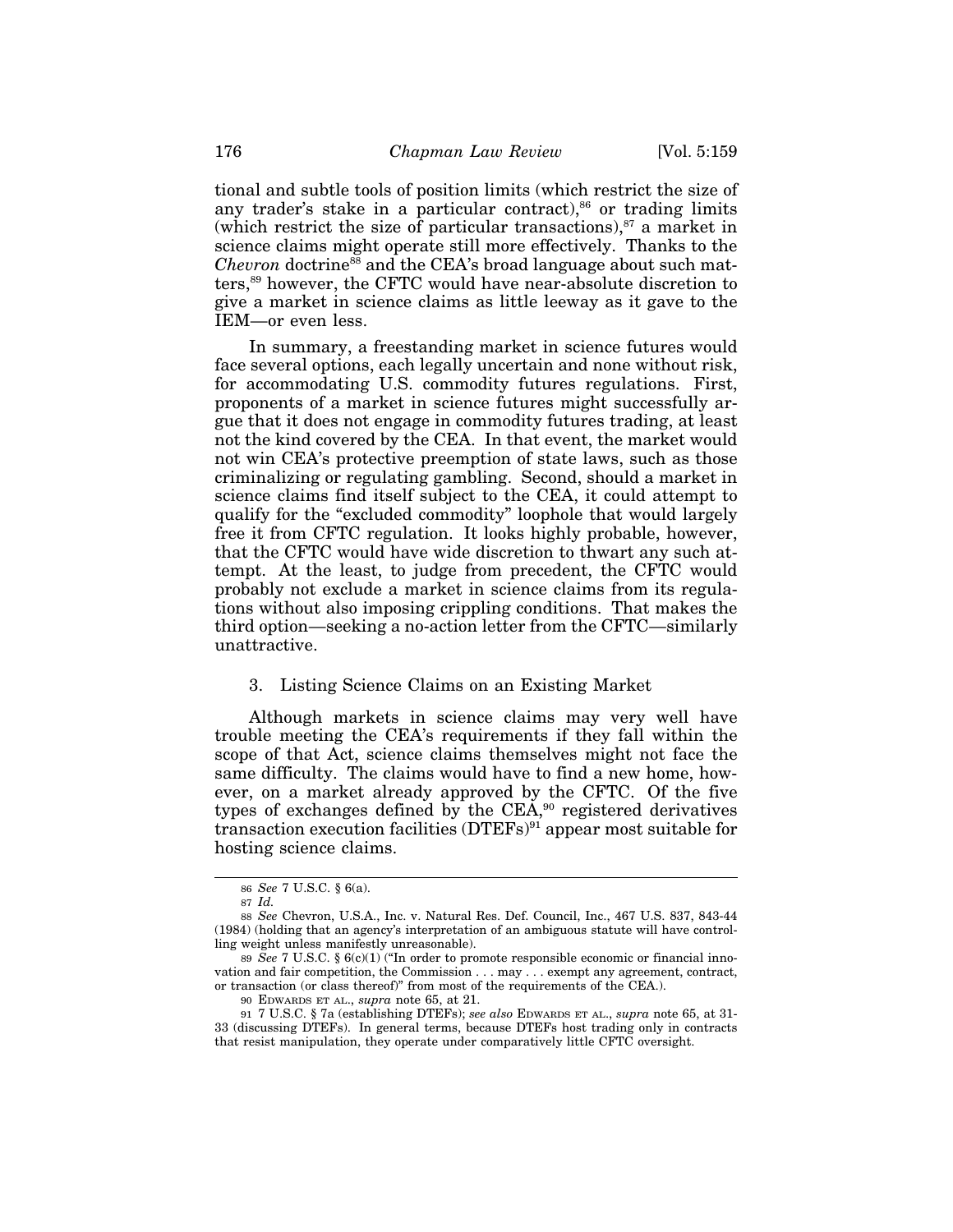The Commodity Futures Modernization Act of 2000 recently amended the CEA to give trading facilities broad discretion in the types of claims they issue.<sup>92</sup> Essentially, when a DTEF submits a new contract for approval,<sup>93</sup> the regulations deem the contract approved unless the CFTC objects to it as not conforming to CEA standards.94 What standards would the CEA apply to such contracts? The same standards (among others) already applied above<sup>95</sup> in explaining why science claims qualify as "excluded commodities": the underlying commodity may have a nearly inexhaustible deliverable supply, a supply so large as to render the contract highly resistant to manipulation, or no cash market.<sup>96</sup> The Act also separately provides that DTEFs can elect to transact in excluded commodities.97 It thus looks likely that DTEFs could support trading in science claims.

This is not to say that most people would be able to participate directly in science claims hosted on DTEFs. Direct participants would in general have to qualify as "eligible traders," a term that would fit very few of the people from whom a market in science claims would need input in order to fulfill its potential.<sup>98</sup> By working through a futures commission merchant, however, professional scientists and educated lay people could indirectly win access to science claims trading on a DTEF.99

Would a DTEF have any interest in issuing science claims? Such markets exist<sup>100</sup> to make money, after all, and it does not appear extraordinarily likely that the transaction fees charged for trading in science claims would generate a great deal of revenue.101 Still, it might generate enough positive public relations to justify some costs, and benefactors interested in promoting science claims might help out as well. Here, as with regard to markets generally, we can only guess what services parties would find worth their while to sell.

<sup>92</sup> *See* EDWARDS ET AL., *supra* note 65, at 21.

<sup>93</sup> A "contract" in this context represents the very thing traded on the DTEF: a contract for the payment of a particular sum contingent on a particular condition. It should thus call to mind the coupons traded on a market in science claims.

<sup>94</sup> *See* 7 U.S.C. § 7a-2(c)-(d); 17 C.F.R. § 40.3 (2001).

<sup>95</sup> *See* discussion *supra* Part III.B.2.

<sup>96</sup> 7 U.S.C. § 7a(b) (describing requirements for contracts traded on a DTEFs).

<sup>97</sup> *Id.* § 7a(g).

<sup>98</sup> *Id*. § 7a(b)(3); *see also id*. § 1a(12) (defining "eligible contract participant").

<sup>99</sup> *Id.* § 7a(b)(3)(B); s*ee also id*. § 1a(20) (defining "futures commission merchant"). Relying on agents such as futures commission merchants would plainly disqualify a science claims market from the loophole discussed, *supra*, in Part III.B.2, as that loophole requires principal-to-principal transactions.

<sup>100</sup> Or, more precisely, *would* exist; at present, no DTEFs exist. CFTC.gov, Table of Registered DTEFs, *at* http://www.cftc.gov/dea/deadtefs\_table.htm (last visited Jan. 25, 2002).

<sup>101</sup> Markets in science claims appear unlikely, after all, to generate the sort of trading volume generated by for-profit commodities futures markets.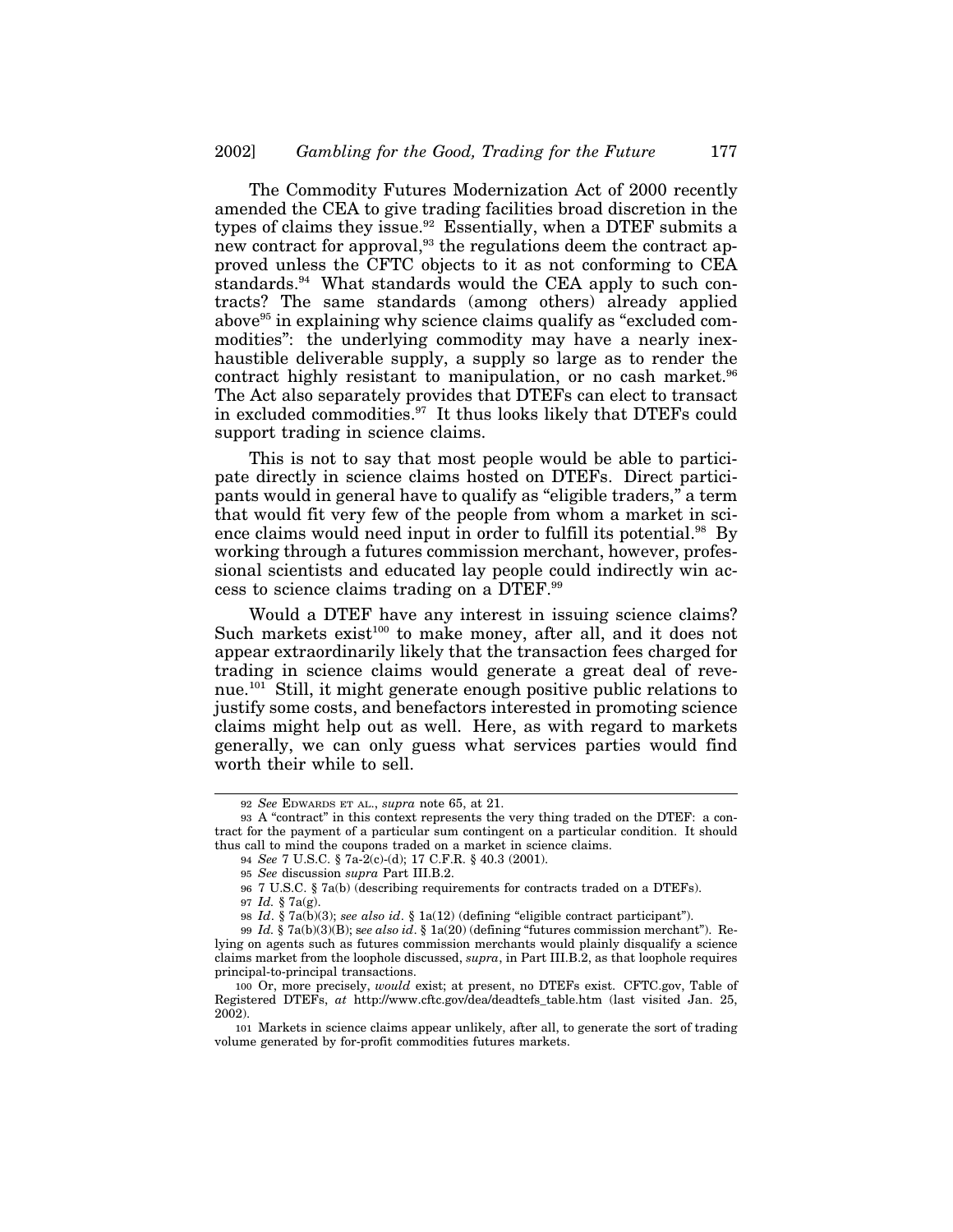#### IV. ALTERNATIVES TO FULLY PUBLIC AND LEGAL SCIENCE MARKETS

As the above analysis suggests, it will not be easy for a market in science claims to win clearly legal status under U.S. law. No discussion of the legality of such markets would be complete, however, without at least a brief mention of a few more subtle, if sometimes less legal, approaches to the problem. This Part considers three such strategies, each having a lower cost-to-risk ratio than the next.

At the high end of the cost-to-risk spectrum falls the strategy of keeping a science claims market wholly in-house, open only to the members of a commercial firm. Hewlett-Packard, for instance, has found that internal idea futures markets consistently beat official forecasts at predicting printer sales.<sup>102</sup> Siemens has experimented with similar markets,<sup>103</sup> and the Department of Defense has invited proposals for the development of limited-access futures markets for its use.<sup>104</sup> The law appears to regard such markets as purely private affairs, not subject to the regulatory burdens that might attach if the public could participate in them.105 They thus pose little legal risk. A market in science claims would probably not achieve its potential unless it were open to a very large variety and number of participants, however, and to try to bring them all within the bounds of a private firm would probably not prove cost-effective.

As an alternative presenting a more moderate cost-to-risk ratio, Internet gambling sites based offshore could host and offer public access to markets in science claims. That option presents more peril in theory than in actuality, as U.S. law can neither effectively regulate overseas gambling sites nor bar U.S. citizens from patronizing them.<sup>106</sup> It remains doubtful, however, that operating out of such sites would serve science markets very well. It may sound encouraging that Internet-based bookmakers have al-

<sup>102</sup> Hanson, Vote on Values, *supra* note 8, at 11.

<sup>103</sup> Hanson, *Decision Markets, supra* note 8, at 19.

<sup>104</sup> *See* Small Business Innovation Research, Department of Defense, *Defense Advanced Research Projects Agency Submission of Proposals*, *DARPA SB012-012: Electronic Market-Based Decision Support*, *at* http://www.acq.osd.mil/sadbu/sbir/solicitations/sbir012/ pdf/darpa012.pdf (last modified Apr. 30, 2001) (requesting submissions for proposals to "[d]evelop electronic market-based methods and software for decision analysis, to aggregate information and opinions from groups of experts," and to identify "a group of knowledgeable market participants . . . .").

<sup>105</sup> *See, e.g.*, CAL. BUS. & PROF. CODE § 17539.3(a) (West 2001) (stating that certain statutes regulating the offer of betting to the public "shall not apply to a game conducted to promote the sale of an employer's product or service by his employees, when those employees are the sole eligible participants").

<sup>106</sup> *See* TOM W. BELL, INTERNET GAMBLING: POPULAR, INEXORABLE, AND (EVENTUALLY) LEGAL 2 (Cato Policy Analysis No. 336, Mar. 8, 1999).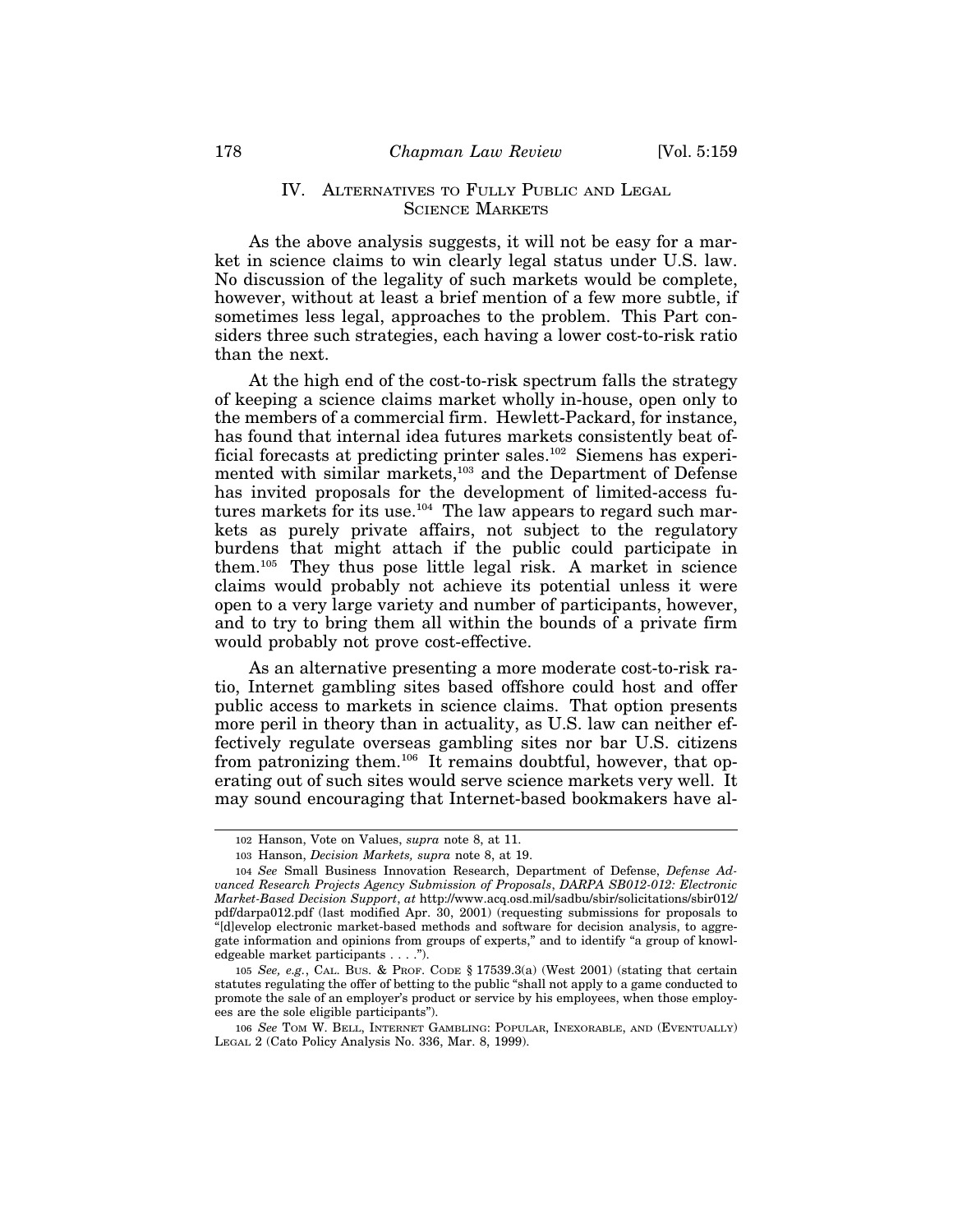ready offered bets on unconventional topics like political races $107$ and the likelihood of aliens landing in Washington, D.C.<sup>108</sup> Nevertheless, a bookmaking service cannot duplicate markets in science claims because it typically relies on a bookmaker, rather than the interplay of market participants, to set the odds on a claim.109 Bookmakers consequently avoid carefully estimating the odds on difficult and obscure scientific disputes, preferring to set safe odds on flashy and amusing claims likely to draw in customers who will migrate to sports betting.<sup>110</sup> It may also prove true that demand for online versions of more conventional types of gambling would make running a market in science claims relatively unprofitable for Internet bookmakers and casinos. At any rate, given that a market in science claims touts as one of its main benefits the dissemination of soberly accurate measures of experts' consensus views on matters of pressing concern, having the market located in the Internet equivalent of the Las Vegas strip threatens to largely defeat its purpose.

At the low end of the cost-to-risk spectrum, a market in science claims could ignore the legal uncertainties and simply charge ahead, trusting that authorities would not notice, not care, or at least not succeed in convincing a court that so well-intentioned a project ought to give rise to civil or criminal liability. That strategy could prove either a heroic success or a foolhardy failure. It has not gone completely untried, however. Perhaps showing how much advocates of a market in science claims want to get one up and running, they have indeed flown one under the law's radar. Though documentary proof naturally remains somewhat scanty, the tax-exempt Foresight Institute<sup>111</sup> for some time test-ran a real-money idea futures market accessible only to its high-level donors.112 It recently discontinued that experiment, however, and has now focused its research on ways of making a similar market available to the public at large. $113$  At present, it does not look likely that anyone in the United States will attempt the still more risky scheme of publicly launching a full-blown, real-money market in science claims.

<sup>107</sup> See*,* for example, the bets offered by the Antigua-based Intertops website. Intertops.com, Betting, Politics, *at* http://www.intertops.com/sportsbook/cgi-win-2/ itwww.exe? (last visited Jan. 10, 2002).

<sup>108</sup> *See* Leander Kahney, *Y2K Disaster? You can Bet on It*, WIRED NEWS, Sept. 27, 1999, *available at* http://www.wired.com/news/news/culture/story/21946.html.

<sup>109</sup> Hanson, *Could Gambling Save Science?*, *supra* note 8, at 20-21.

<sup>110</sup> *Id*.

<sup>111</sup> *See* Foresight Institute, *at* http://www.foresight.org (last visited Jan. 19, 2002). Notwithstanding the similarity of their names, the Foresight Institute and the Foresight Exchange, discussed *supra* Part II, have no formal ties.

<sup>112</sup> Trustworthy people closely involved with the Foresight Institute have spoken to me of such a market and have given me qualified permission to mention their work here.

<sup>113</sup> Correspondence is on file with the author.